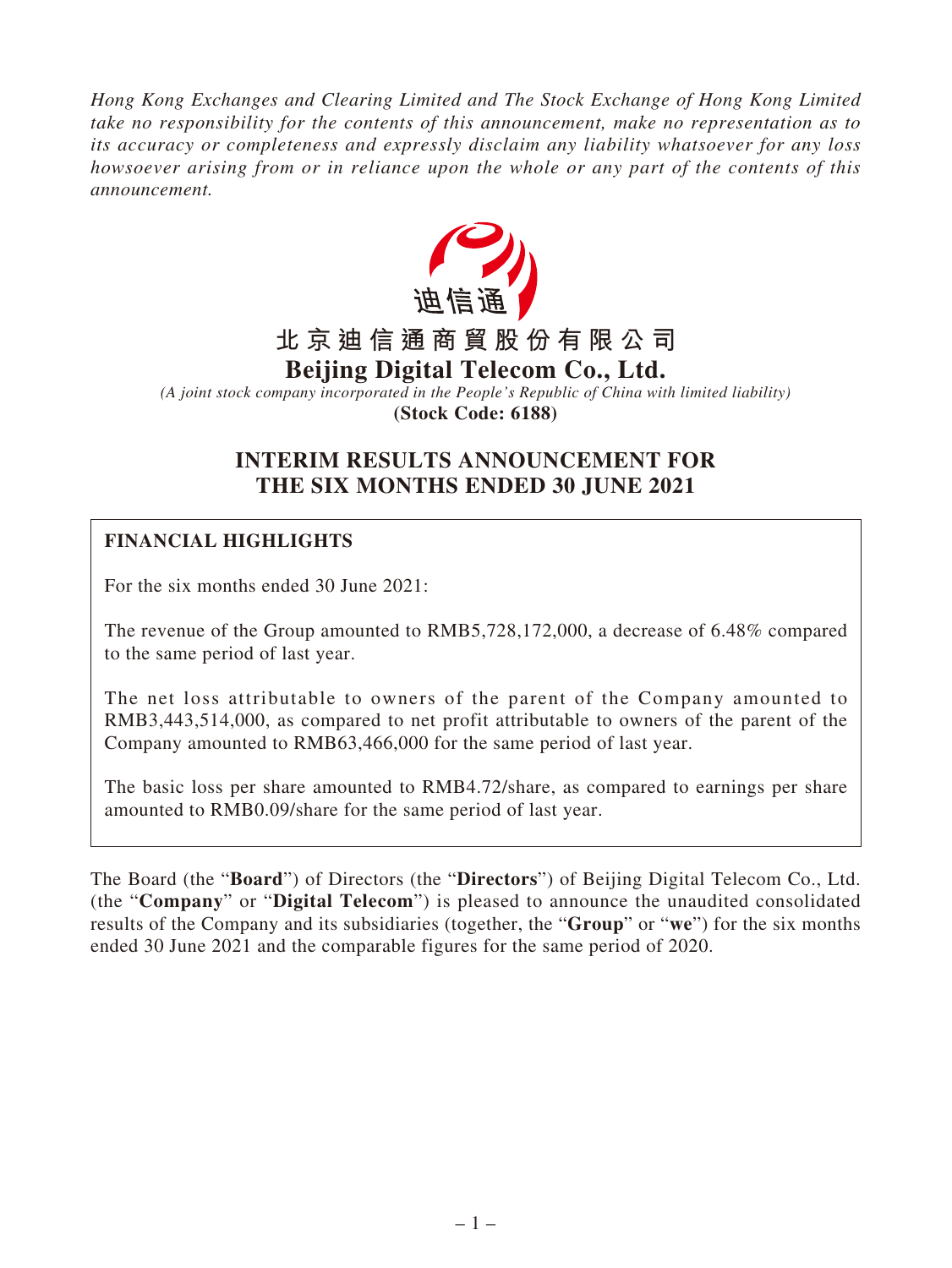## **INTERIM CONDENSED CONSOLIDATED STATEMENT OF PROFIT OR LOSS AND OTHER COMPREHENSIVE INCOME**

*For the six months ended 30 June 2021*

|                                                                                                     |                | For the six months<br>ended 30 June |                |
|-----------------------------------------------------------------------------------------------------|----------------|-------------------------------------|----------------|
|                                                                                                     |                | 2021                                | 2020           |
|                                                                                                     |                | <b>Unaudited</b>                    | Unaudited      |
|                                                                                                     | <b>Notes</b>   | <b>RMB'000</b>                      | <b>RMB'000</b> |
| <b>REVENUE</b>                                                                                      | $\mathfrak{H}$ | 5,728,172                           | 6,125,193      |
| Cost of sales                                                                                       |                | (5,380,657)                         | (5,479,408)    |
| Gross profit                                                                                        |                | 347,515                             | 645,785        |
| Other income and gains                                                                              | 5              | 123,566                             | 34,404         |
| Selling and distribution expenses                                                                   |                | (251, 028)                          | (321, 048)     |
| Administrative expenses                                                                             |                | (846, 544)                          | (120, 264)     |
| Impairment losses on financial assets                                                               |                | (931, 182)                          | (16, 614)      |
| Other expenses                                                                                      |                | (2,065,994)                         | (32, 946)      |
| Finance costs                                                                                       |                | (139, 625)                          | (94, 973)      |
| Share of profits and losses of:                                                                     |                |                                     |                |
| Joint ventures                                                                                      |                | 3,369                               | (11, 195)      |
| Associates                                                                                          |                | 9,379                               | (1, 941)       |
| (LOSS)/PROFIT BEFORE TAX                                                                            | 6              | (3,750,544)                         | 81,208         |
| Income tax credit/(expense)                                                                         | $\overline{7}$ | 313,158                             | (16, 411)      |
| (LOSS)/PROFIT FOR THE PERIOD                                                                        |                | (3,437,386)                         | 64,797         |
| Attributable to:                                                                                    |                |                                     |                |
| Owners of the parent                                                                                |                | (3,443,514)                         | 63,466         |
| Non-controlling interests                                                                           |                | 6,128                               | 1,331          |
|                                                                                                     |                | (3,437,386)                         | 64,797         |
| (LOSS)/EARNINGS PER SHARE<br><b>ATTRIBUTABLE TO ORDINARY EQUITY</b><br><b>HOLDERS OF THE PARENT</b> |                |                                     |                |
| Basic and diluted (RMB)<br>For (loss)/profit for the period                                         | 8              | (4.72)                              | 0.09           |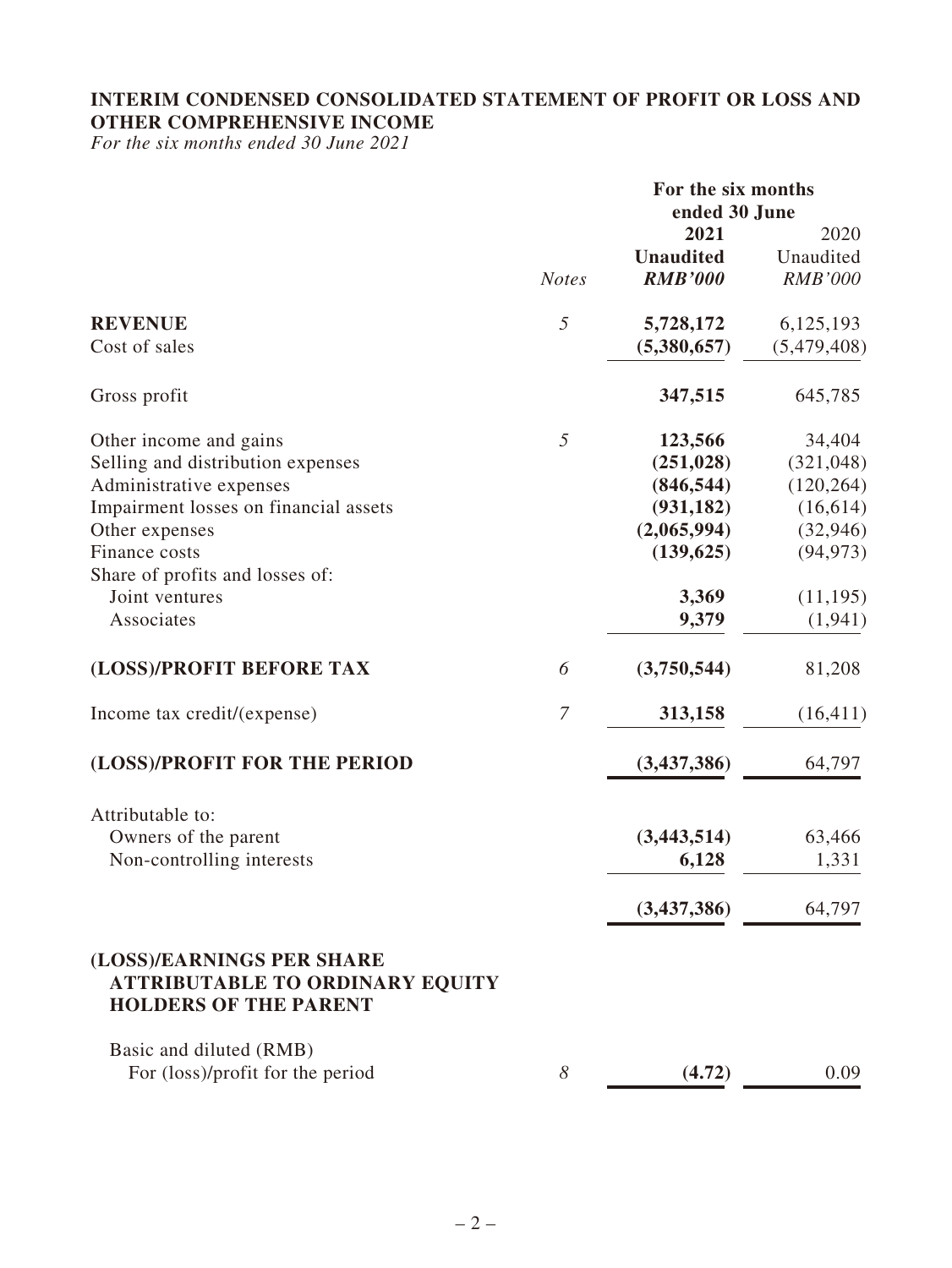|                                                                                                                                                           |              | For the six months<br>ended 30 June        |                                     |
|-----------------------------------------------------------------------------------------------------------------------------------------------------------|--------------|--------------------------------------------|-------------------------------------|
|                                                                                                                                                           | <b>Notes</b> | 2021<br><b>Unaudited</b><br><b>RMB'000</b> | 2020<br>Unaudited<br><b>RMB'000</b> |
| (LOSS)/PROFIT FOR THE PERIOD                                                                                                                              |              | (3,437,386)                                | 64,797                              |
| <b>OTHER COMPREHENSIVE LOSS</b><br>Other comprehensive loss that may be<br>reclassified to profit or loss in subsequent periods:                          |              |                                            |                                     |
| Share of other comprehensive loss of a joint venture                                                                                                      |              | (2,918)                                    | (786)                               |
| Exchange differences on translation of foreign<br>operations                                                                                              |              | (2,855)                                    | 922                                 |
| Other comprehensive loss that will not be<br>reclassified to profit or loss in subsequent periods:<br>Equity investments designated at fair value through |              |                                            |                                     |
| other comprehensive income:<br>Changes in fair value<br>Income tax effect                                                                                 |              | 30,516<br>(28, 422)                        | (19, 410)<br>4,853                  |
|                                                                                                                                                           |              | 2,094                                      | (14, 557)                           |
| <b>OTHER COMPREHENSIVE LOSS</b><br>FOR THE PERIOD, NET OF TAX                                                                                             |              | (3,679)                                    | (14, 421)                           |
| TOTAL COMPREHENSIVE (LOSS)/INCOME<br><b>FOR THE PERIOD</b>                                                                                                |              | (3,441,065)                                | 50,376                              |
| Attributable to:                                                                                                                                          |              |                                            |                                     |
| Owners of the parent<br>Non-controlling interests                                                                                                         |              | (3, 447, 231)<br>6,166                     | 49,090<br>1,286                     |
|                                                                                                                                                           |              | (3,441,065)                                | 50,376                              |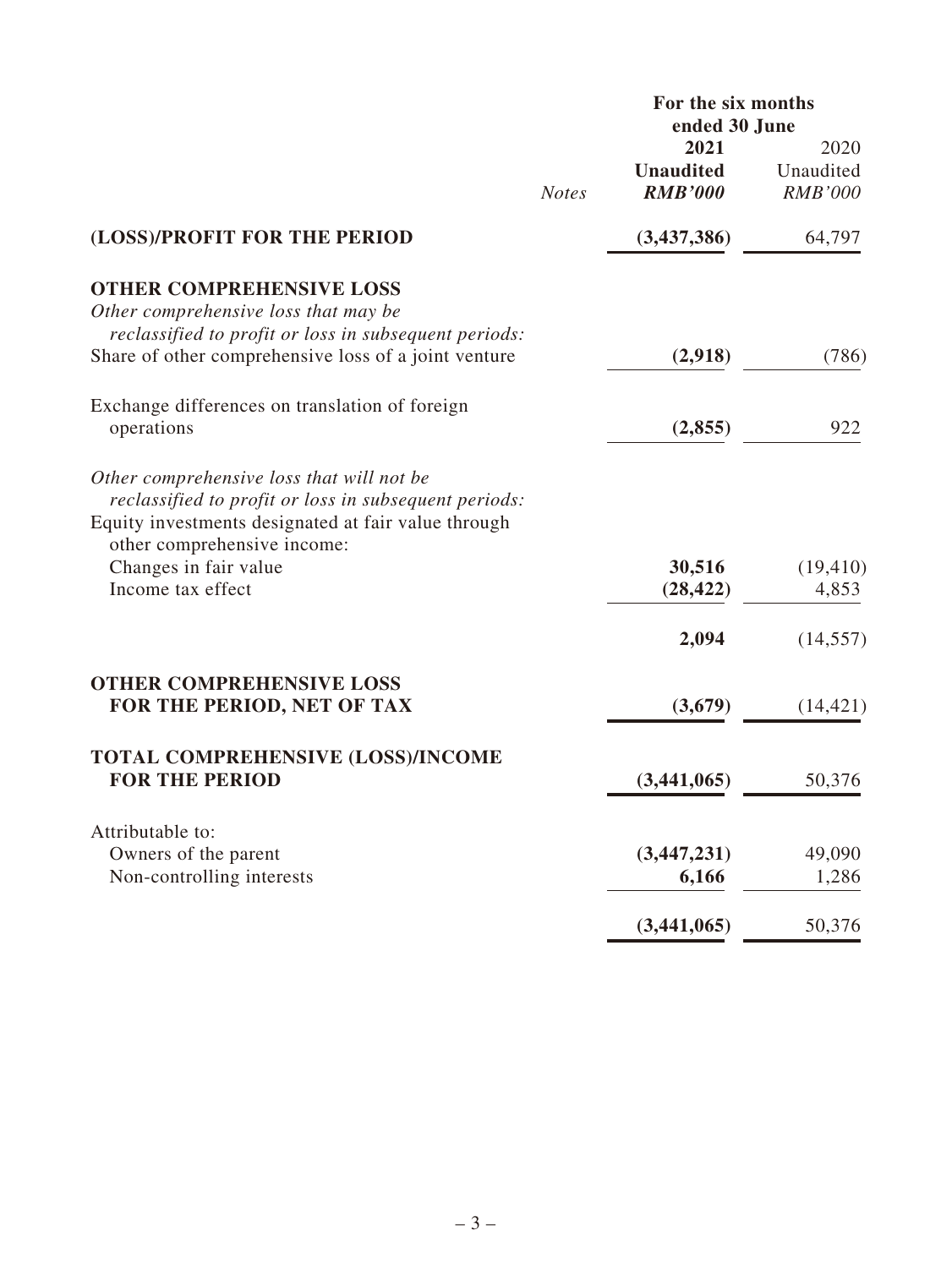### **INTERIM CONDENSED CONSOLIDATED STATEMENT OF FINANCIAL POSITION** *30 June 2021*

|                                                       | <b>Notes</b> | 30 June<br>2021<br><b>Unaudited</b><br><b>RMB'000</b> | 31 December<br>2020<br>Audited<br><b>RMB'000</b> |
|-------------------------------------------------------|--------------|-------------------------------------------------------|--------------------------------------------------|
| <b>NON-CURRENT ASSETS</b>                             |              |                                                       |                                                  |
| Property, plant and equipment                         | 9            | 71,342                                                | 85,449                                           |
| Right-of-use assets                                   |              | 273,490                                               | 308,607                                          |
| Other intangible assets                               |              | 9,191                                                 | 7,057                                            |
| Goodwill                                              |              |                                                       | 50,521                                           |
| Investments in joint ventures                         |              | 61,097                                                | 60,646                                           |
| Investments in associates                             |              | 264,567                                               | 255,187                                          |
| Debt instrument at amortised cost                     |              | 500                                                   | 500                                              |
| Equity investments designated at fair value through   |              |                                                       |                                                  |
| other comprehensive income                            |              | 1,055                                                 | 1,158                                            |
| Deferred tax assets                                   |              |                                                       | 64,317                                           |
| Total non-current assets                              |              | 681,242                                               | 833,442                                          |
| <b>CURRENT ASSETS</b>                                 |              |                                                       |                                                  |
| Inventories                                           | 10           | 266,954                                               | 2,562,492                                        |
| Trade and bills receivables                           | 11           | 2,615,160                                             | 2,986,639                                        |
| Prepayments, other receivables and other assets       |              | 2,915,767                                             | 1,665,331                                        |
| Financial assets at fair value through profit or loss |              | 101,639                                               | 102,171                                          |
| Due from related parties                              |              | 67,785                                                | 60,187                                           |
| Pledged deposits                                      |              | 736,695                                               | 1,063,341                                        |
| Cash and cash equivalents                             |              | 128,469                                               | 71,413                                           |
| Total current assets                                  |              | 6,832,469                                             | 8,511,574                                        |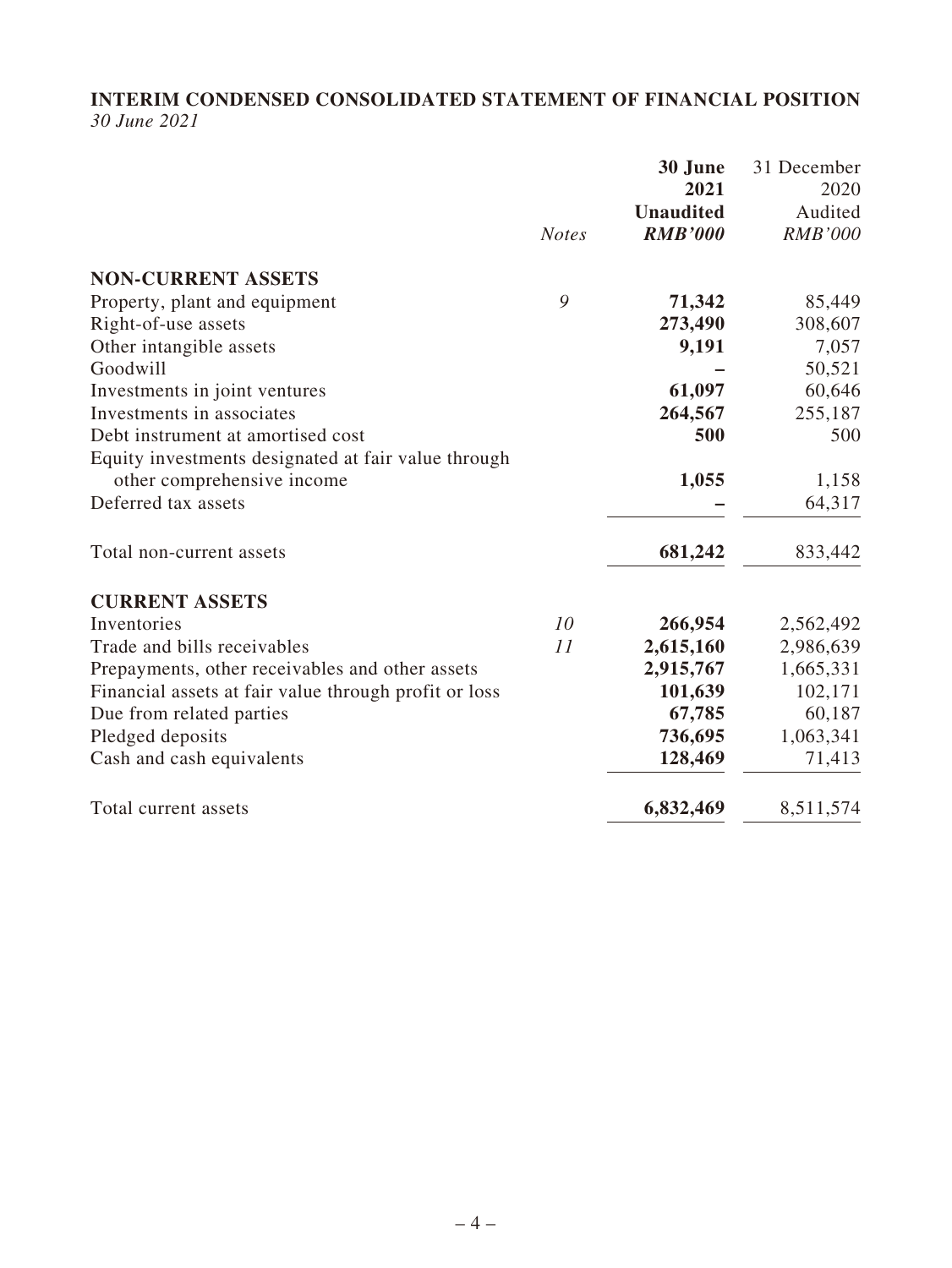|                                                         |              | 30 June                  | 31 December        |
|---------------------------------------------------------|--------------|--------------------------|--------------------|
|                                                         |              | 2021<br><b>Unaudited</b> | 2020<br>Audited    |
|                                                         | <b>Notes</b> | <b>RMB'000</b>           | <b>RMB'000</b>     |
|                                                         |              |                          |                    |
| <b>CURRENT LIABILITIES</b>                              | 12           |                          |                    |
| Trade and bills payables<br>Other payables and accruals |              | 1,207,241<br>1,754,192   | 784,573<br>233,843 |
| Interest-bearing bank and other borrowings              |              | 1,975,739                | 2,719,334          |
| Lease liabilities                                       |              | 122,044                  | 133,524            |
| Due to related parties                                  |              | 1,312,493                | 424,918            |
| Tax payable                                             |              | 9,100                    | 392,879            |
| Total current liabilities                               |              | 6,380,809                | 4,689,071          |
| <b>NET CURRENT ASSETS</b>                               |              | 451,660                  | 3,822,503          |
|                                                         |              |                          |                    |
| TOTAL ASSETS LESS CURRENT LIABILITIES                   |              | 1,132,902                | 4,655,945          |
| <b>NON-CURRENT LIABILITIES</b>                          |              |                          |                    |
| Interest-bearing bank and other borrowings              |              | 22,461                   | 21,498             |
| Deferred Tax Liability                                  |              | 2,561                    |                    |
| Lease liabilities                                       |              | 177,504                  | 186,941            |
| Other long term payable                                 |              | 33,935                   |                    |
| <b>NET ASSETS</b>                                       |              | 896,441                  | 4,447,506          |
| <b>EQUITY</b>                                           |              |                          |                    |
| Equity attributable to owners of the parent:            |              |                          |                    |
| Issued capital                                          | 13           | 732,460                  | 732,460            |
| Reserves                                                |              | 113,794                  | 3,552,600          |
|                                                         |              | 846,254                  | 4,285,060          |
| <b>Non-controlling interests</b>                        |              | 50,187                   | 162,446            |
| <b>TOTAL EQUITY</b>                                     |              | 896,441                  | 4,447,506          |
|                                                         |              |                          |                    |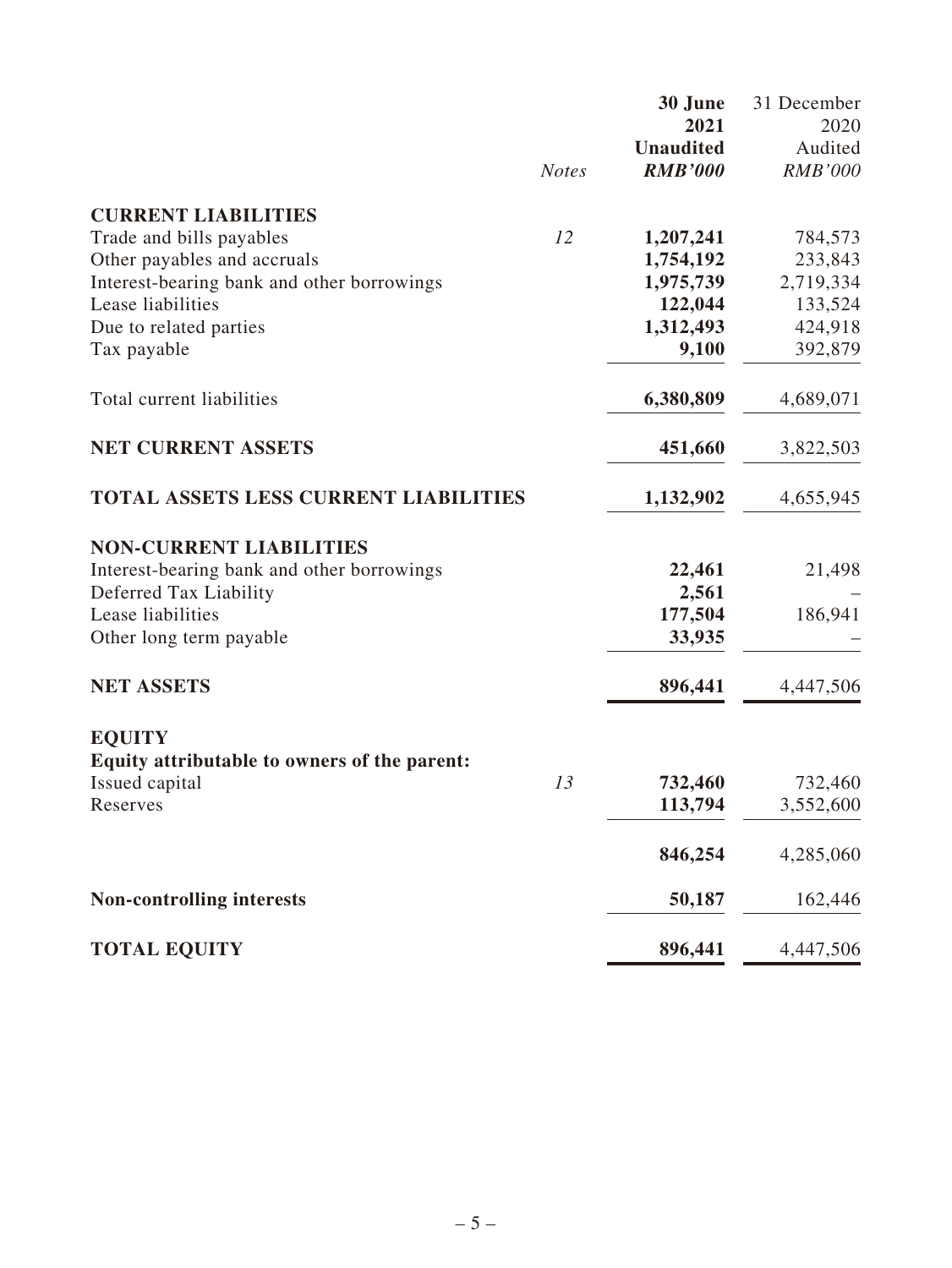#### **NOTES**

#### **1. CORPORATE AND GROUP INFORMATION**

The Company is a joint stock company with limited liability established in the People's Republic of China ("**PRC**"). The registered office of the Company is located at No.101, 4/F, C Yi'an Business Building, 18 Building Yi'an Jiayuan, Beiwa West, Haidian District, Beijing, the PRC.

The Company and its subsidiaries (collectively referred to as the "**Group**") were principally engaged in the sale of mobile telecommunications devices and accessories and the provision of related services.

In the opinion of the directors, the controlling shareholders of the Company were Mr. Liu Donghai, Mr. Liu Songshan, Ms. Liu Hua, Ms. Liu Wencui and Ms. Liu Yongmei, who are siblings (the "**Liu Family**").

Huafa Group (including Zhuhai Huafa Industrial Investment Holding Co., Ltd. and Hong Kong Huafa Investment Holdings Limited) acquired 67.77% of the Company's equity interests from the Liu Family and other original shareholders in 2021, and together with a concert party agreement with the Liu Family, controlled a total voting right of 90.76% of the Company.

#### **2. BASIS OF PREPARATION**

The interim condensed consolidated financial information for the six months ended 30 June 2021 has been prepared in accordance with IAS 34 Interim Financial Reporting. The interim condensed consolidated financial information does not include all the information and disclosures required in the annual financial statements, and should be read in conjunction with the Group's annual consolidated financial statements for the year ended 31 December 2020.

#### **3. CHANGES IN ACCOUNTING POLICIES AND DISCLOSURES**

The accounting policies adopted in the preparation of the interim condensed consolidated financial information are consistent with those applied in the preparation of the Group's annual consolidated financial statements for the year ended 31 December 2020, except for the adoption of the following revised International Financial Reporting Standards ("**IFRS**") for the first time for the current period's financial information.

Amendments to IFRS 9, IAS 39, IFRS 7, IFRS 4 and IFRS 16

*Interest Rate Benchmark Reform – Phase 2*

Amendment to IFRS 16 *Covid-19-Related Rent Concessions beyond 30 June 2021 (early adopted)*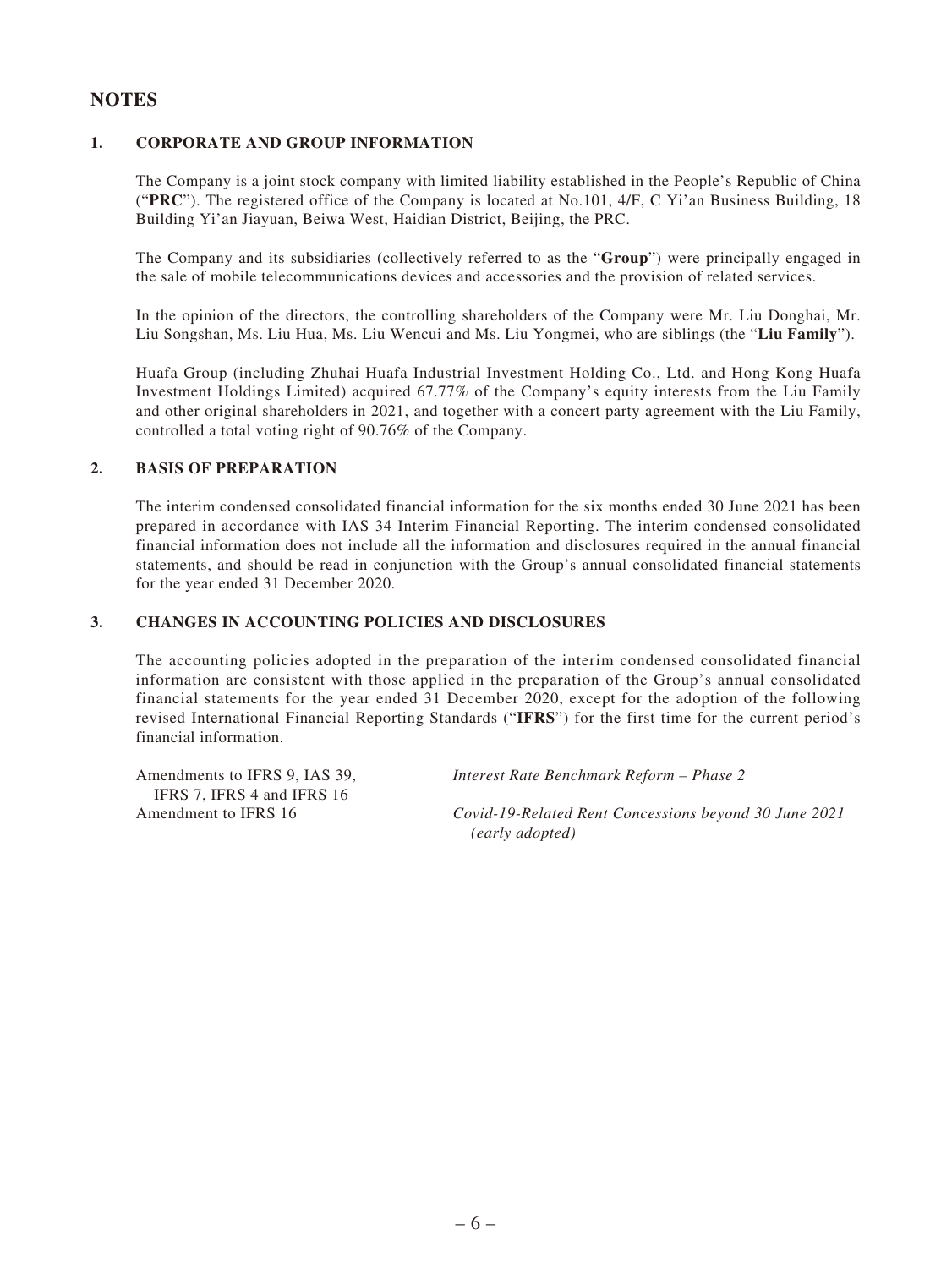#### **3. CHANGES IN ACCOUNTING POLICIES AND DISCLOSURES (CONTINUED)**

The nature and impact of the revised IFRSs are described below:

- (a) Amendments to IFRS 9, IAS 39, IFRS 7, IFRS 4 and IFRS 16 address issues not dealt with in the previous amendments which affect financial reporting when an existing interest rate benchmark is replaced with an alternative risk-free rate ("**RFR**"). The phase 2 amendments provide a practical expedient to allow the effective interest rate to be updated without adjusting the carrying amount of financial assets and liabilities when accounting for changes in the basis for determining the contractual cash flows of financial assets and liabilities, if the change is a direct consequence of the interest rate benchmark reform and the new basis for determining the contractual cash flows is economically equivalent to the previous basis immediately preceding the change. In addition, the amendments permit changes required by the interest rate benchmark reform to be made to hedge designations and hedge documentation without the hedging relationship being discontinued. Any gains or losses that could arise on transition are dealt with through the normal requirements of IFRS 9 to measure and recognise hedge ineffectiveness. The amendments also provide a temporary relief to entities from having to meet the separately identifiable requirement when an RFR is designated as a risk component. The relief allows an entity, upon designation of the hedge, to assume that the separately identifiable requirement is met, provided the entity reasonably expects the RFR risk component to become separately identifiable within the next 24 months. Furthermore, the amendments require an entity to disclose additional information to enable users of financial statements to understand the effect of interest rate benchmark reform on an entity's financial instruments and risk management strategy. The amendments did not have any impact on the financial position and performance of the Group.
- (b) Amendment to IFRS 16 issued in April 2021 extends the availability of the practical expedient for lessees to elect not to apply lease modification accounting for rent concessions arising as a direct consequence of the covid-19 pandemic by 12 months. Accordingly, the practical expedient applies to rent concessions for which any reduction in lease payments affects only payments originally due on or before 30 June 2022, provided the other conditions for applying the practical expedient are met. The amendment is effective retrospectively for annual periods beginning on or after 1 April 2021 with any cumulative effect of initially applying the amendment recognised as an adjustment to the opening balance of retained profits at the beginning of the current accounting period. Earlier application is permitted.

The Group has early adopted the amendment on 1 January 2021 and applied the practical expedient during the period ended 30 June 2021 to all rent concessions granted by the lessors that affected only payments originally due on or before 30 June 2022 as a direct consequence of the covid-19 pandemic. A reduction in the lease payments arising from the rent concessions of RMB868,000 has been accounted for as a variable lease payment by derecognising part of the lease liabilities and crediting to profit or loss for the period ended 30 June 2021.

#### **4. OPERATING SEGMENT INFORMATION**

For management purposes, the Group is organised into business units based on their products and services and has one reportable operating segment which is the sale of mobile telecommunications devices and accessories.

Management monitors the Group's operating results of its business as a whole for the purpose of making decisions about resource allocation and performance assessment.

#### **Information about major customers**

During the reporting period, the Group had no customers from whom the revenue was earned individually contributing to more than 10% of the Group's total revenue for the reporting period.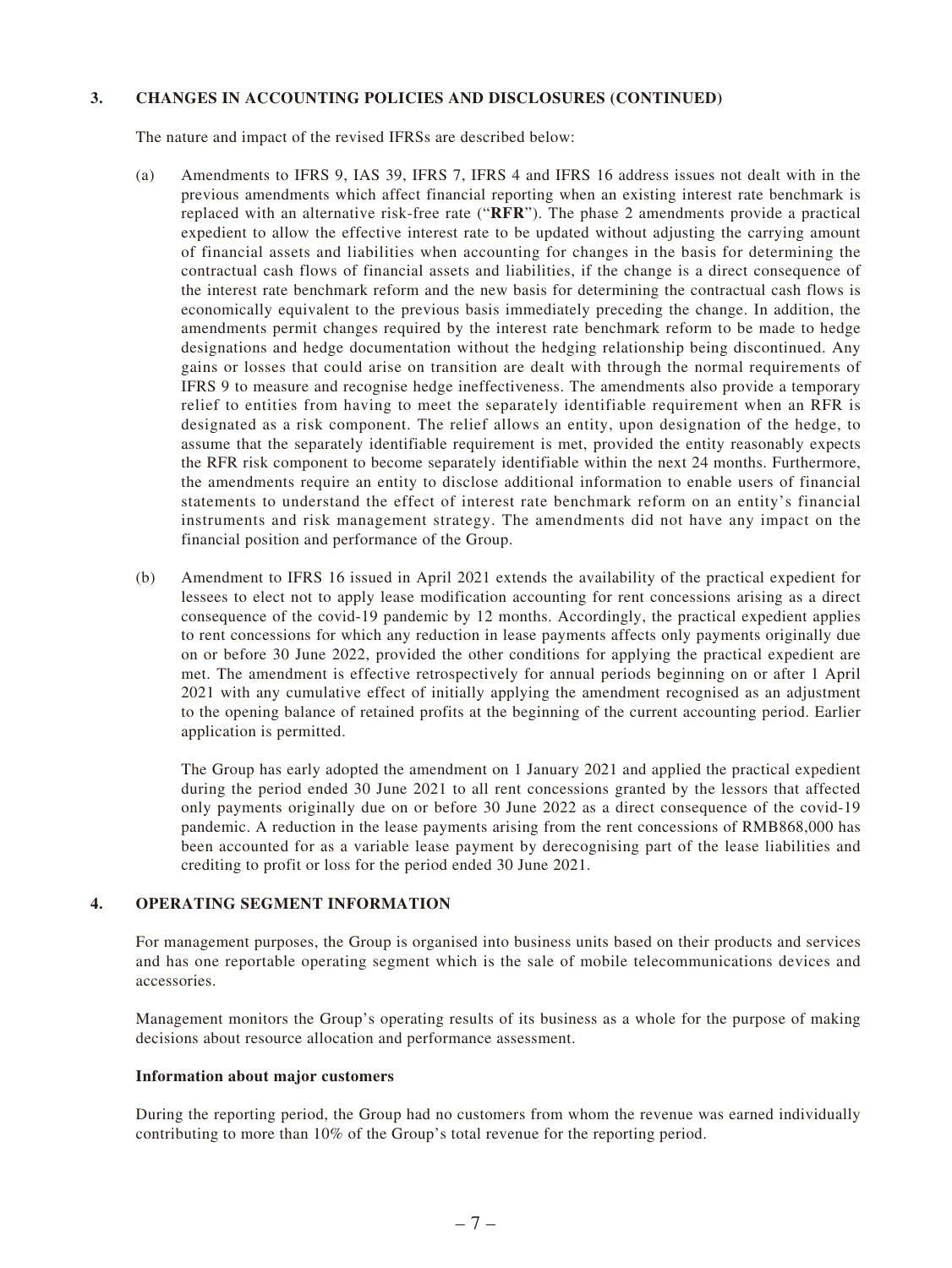#### **4. OPERATING SEGMENT INFORMATION (CONTINUED)**

#### **Seasonality of operations**

Due to the seasonal nature, historically higher revenues and operating profits are usually expected in the second half of the year rather than in the first six months. Higher sales during the period from July to early October are mainly attributable to the increased demand for mobile telecommunications devices and accessories during the holiday season, as well as in November and December, due to the increased demand for new series of mobile telecommunications devices. However, due to the prolonged COVID-19 pandemic and subsequent waves of further outbreaks, this has a significant negative impact on the Group's business, further details are set out in note 15, Events After The Reporting Period. This information is provided to allow for a better understanding of the results, however, management has concluded that the Group's business is not "highly seasonal" in accordance with IAS 34.

#### **5. REVENUE, OTHER INCOME AND GAINS**

#### **(a) Revenue**

An analysis of revenue is as follows:

#### *Segments*

|                                                             | For the six months<br>ended 30 June |                |
|-------------------------------------------------------------|-------------------------------------|----------------|
|                                                             | 2021                                | 2020           |
|                                                             | <b>Unaudited</b>                    | Unaudited      |
|                                                             | <b>RMB'000</b>                      | <b>RMB'000</b> |
| Types of goods or services                                  |                                     |                |
| Sales of mobile telecommunications devices and accessories  | 5,517,696                           | 6,007,489      |
| Including:                                                  |                                     |                |
| Retail of mobile telecommunications devices and accessories | 1,533,415                           | 2,629,016      |
| Sales of telecommunications devices and accessories to      |                                     |                |
| franchisees                                                 | 397,932                             | 454,198        |
| Wholesales of mobile telecommunications devices and         |                                     |                |
| accessories                                                 | 3,586,349                           | 2,924,275      |
| Service income from mobile carriers                         | 108,603                             | 58,459         |
| Other service fee income                                    | 101,873                             | 59,245         |
|                                                             |                                     |                |
| Total revenue from contracts with customers                 | 5,728,172                           | 6,125,193      |
| <b>Geographical markets</b>                                 |                                     |                |
| Mainland China                                              | 5,588,665                           | 5,840,441      |
| India                                                       | 530                                 | 115            |
| Spain                                                       | 138,977                             | 283,765        |
| Bangladesh                                                  |                                     | 872            |
|                                                             |                                     |                |
| Total revenue from contracts with customers                 | 5,728,172                           | 6,125,193      |
|                                                             |                                     |                |
| Timing of revenue recognition                               |                                     |                |
| Goods transferred at a point in time                        | 5,517,696                           | 6,007,489      |
| Services transferred over time                              | 210,476                             | 117,704        |
|                                                             |                                     |                |
| Total revenue from contracts with customers                 | 5,728,172                           | 6,125,193      |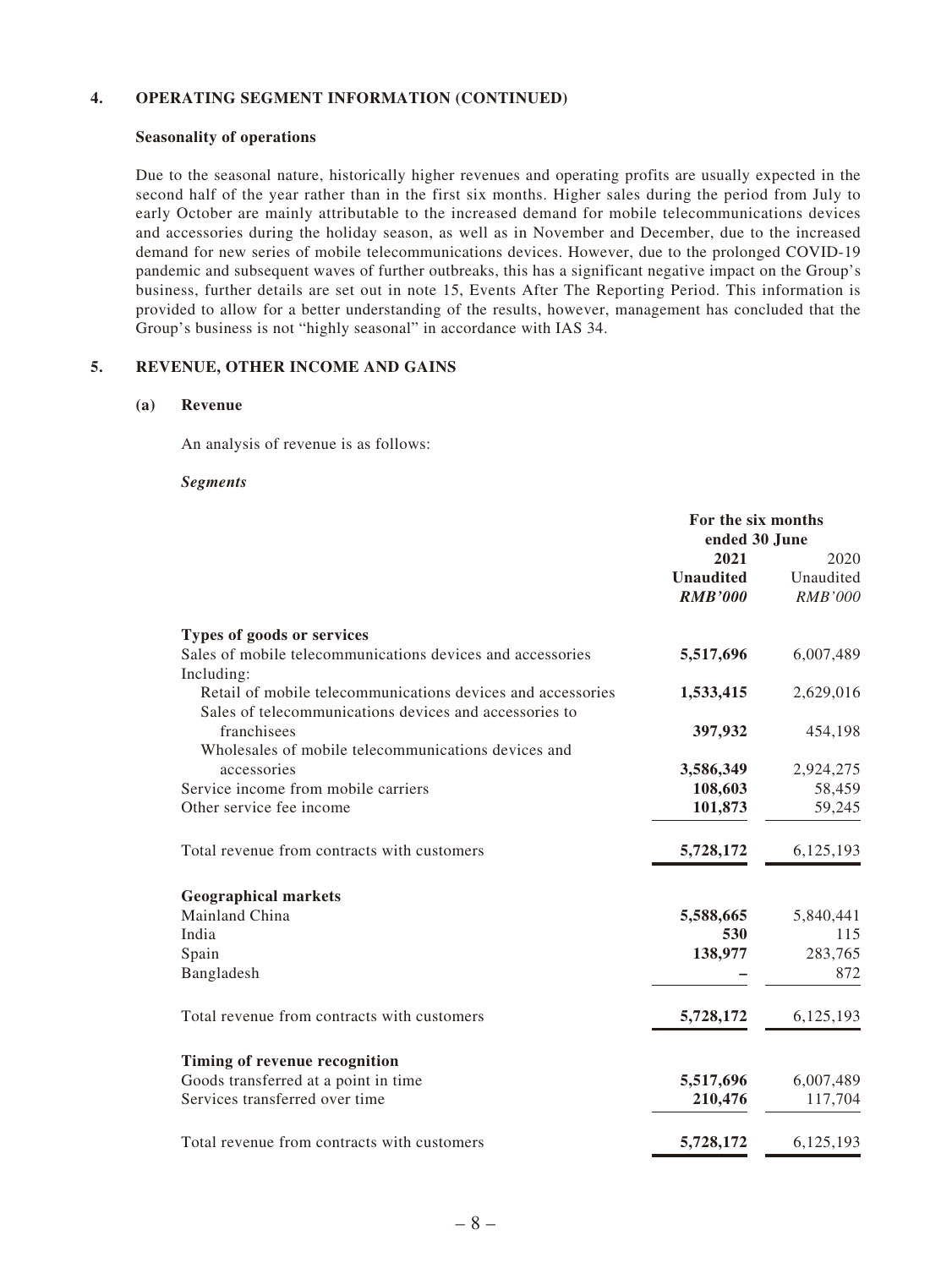#### **5. REVENUE, OTHER INCOME AND GAINS (CONTINUED)**

#### **(b) Other income and gains**

|                                 | For the six months<br>ended 30 June |                |
|---------------------------------|-------------------------------------|----------------|
|                                 | 2021                                | 2020           |
|                                 | <b>Unaudited</b>                    | Unaudited      |
|                                 | <b>RMB'000</b>                      | <i>RMB'000</i> |
| Other income                    |                                     |                |
| Interest income                 | 11,916                              | 9,677          |
| Government grants (note $(a)$ ) | 3,797                               | 18,539         |
| Others                          | 107,853                             | 6,188          |
|                                 | 123,566                             | 34,404         |

*Note (a):* The amount represents grants received from local PRC government authorities by the Group's subsidiaries in connection with certain financial subsidies and tax refunds to support local businesses. There are no unfulfilled conditions and other contingencies attached to the government grants.

#### **6. PROFIT BEFORE TAX**

The Group's profit before tax from continuing operations is arrived at after charging/(crediting):

|                                                                          | For the six months<br>ended 30 June |                |
|--------------------------------------------------------------------------|-------------------------------------|----------------|
|                                                                          | 2021                                | 2020           |
|                                                                          | <b>Unaudited</b>                    | Unaudited      |
|                                                                          | <b>RMB'000</b>                      | <i>RMB'000</i> |
| Cost of inventories sold and services provided                           | 5,380,657                           | 5,479,408      |
| Depreciation of property, plant and equipment                            | 20,831                              | 22,556         |
| Amortisation of intangible assets                                        | 96                                  | 753            |
| Depreciation of right-of-use assets                                      | 73,962                              | 107,351        |
| Interest on lease liabilities                                            | 7,301                               | 16,278         |
| Impairment of financial assets:                                          |                                     |                |
| Impairment and write down of trade receivables                           | 645,882                             | 12,759         |
| Impairment and write down of other receivables                           | 283,960                             | 4,037          |
| Impairment of financial assets at fair value through                     |                                     |                |
| other comprehensive income                                               | 1,340                               | (182)          |
| Fair value gain on financial assets at fair value through profit or loss | (1, 155)                            | (3,687)        |
| Impairment and write-down of inventories                                 | 1,967,382                           | 23,148         |
| Impairment of goodwill                                                   | 50,521                              | 6,681          |
| Impairment of fixed assets                                               | 4,974                               |                |
| Impairment of intangible assets                                          | 1,816                               |                |
| Loss on disposal of property, plant and equipment                        | 745                                 | 649            |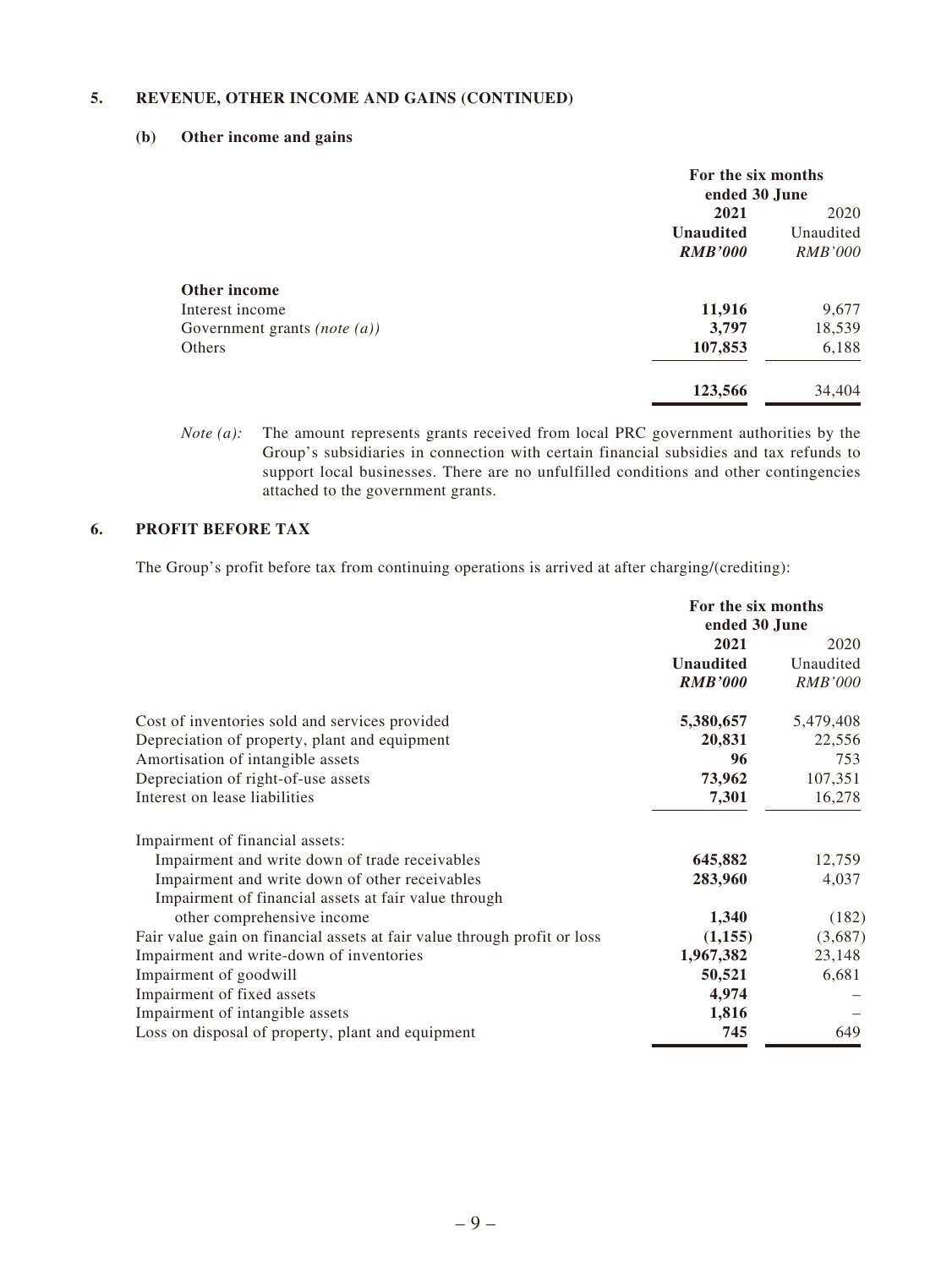#### **7. INCOME TAX**

The provision for current income tax is based on a statutory rate of 25% of the assessable profits of the Group as determined in accordance with the PRC Corporate Income Tax Law which became effective on 1 January 2008 except for Sichuan Yijialong Communication Technology Chain Co., Ltd. and Dixin Simaier Technology (Guangdong) Co., Ltd., two subsidiaries of the Company, which were subject to tax at preferential rates of 15% and 12.5%, respectively, for the period ended 30 June 2021. The major components of income tax expense are as follows:

|                                                   | For the six months<br>ended 30 June |                |
|---------------------------------------------------|-------------------------------------|----------------|
|                                                   | 2021                                | 2020           |
|                                                   | <b>Unaudited</b>                    | Unaudited      |
|                                                   | <b>RMB'000</b>                      | <i>RMB'000</i> |
| Current:                                          |                                     |                |
| Charge for the period                             | 1,503                               | 7,823          |
| Tax credit in respect of losses in current period | (368, 807)                          |                |
| Deferred tax                                      | 54,146                              | 8,588          |
| Total tax (credit)/charge for the period          | (313, 158)                          | 16,411         |

*Note:* for losses in current period, tax credit is recognised up to the recoverable amount which represent unpaid tax provision brought forward. No deferred tax assets and accordingly tax credit recognised for current period losses in excess of this amount. The directors is of the opinion that it is not probable that taxable profit will be available against which the deductible temporary differences, and the carryforward of unused tax credits and unused tax losses can be utilized.

#### **8. EARNINGS PER SHARE ATTRIBUTABLE TO ORDINARY EQUITY HOLDERS OF THE PARENT**

The calculation of the basic earnings per share amount is based on the profit attributable to ordinary equity holders of the parent and the weighted average number of ordinary shares in issue during the reporting periods.

The Group had no potentially dilutive ordinary shares in issue during the reporting periods. The calculation of basic earnings per share is based on:

|                                                              | For the six months<br>ended 30 June |                |
|--------------------------------------------------------------|-------------------------------------|----------------|
|                                                              | 2021                                | 2020           |
|                                                              | <b>Unaudited</b>                    | Unaudited      |
|                                                              | <b>RMB'000</b>                      | <i>RMB'000</i> |
| <b>Earnings</b>                                              |                                     |                |
| (Loss)/profit attributable to ordinary equity holders of     |                                     |                |
| the parent used in the basic earnings per share calculation: | (3,443,514)                         | 63,466         |
| <b>Shares</b>                                                |                                     |                |
| Weighted average number of ordinary shares                   | 729,568,382                         | 729,568,382    |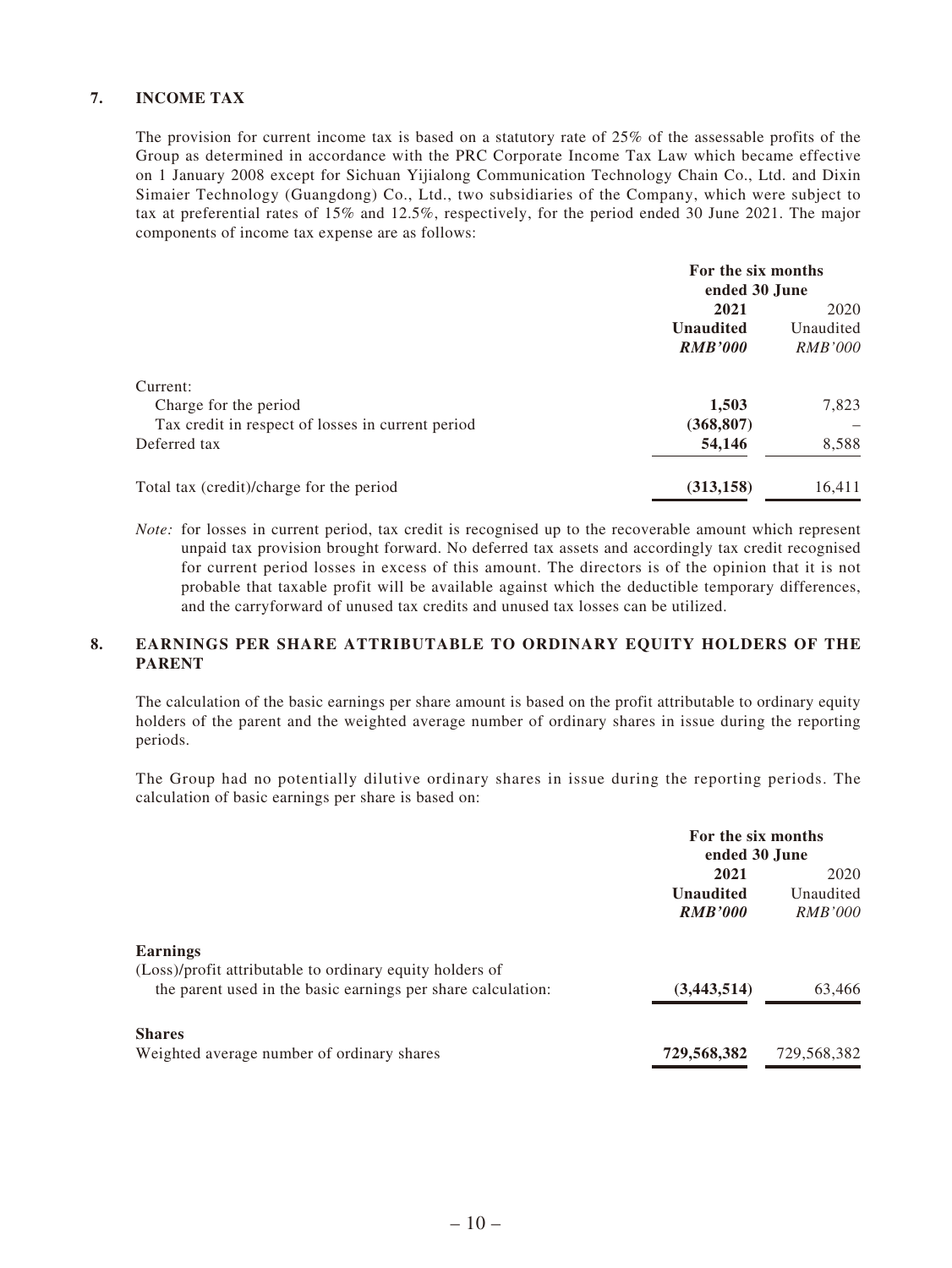#### **9. PROPERTY, PLANT AND EQUIPMENT**

During the six months ended 30 June 2021, the Group acquired property, plant and equipment with a cost of RMB11,917,000 (for the six months ended 30 June 2020: RMB8,127,000).

Property, plant and equipment with a net book value of RMB3,505,000 were disposed of by the Group during the six months ended 30 June 2021 (for six months ended 30 June 2020: RMB878,000), resulting in a net loss on disposal of RMB745,000 (for the six months ended 30 June 2020: a net loss of RMB649,000).

#### **10. INVENTORIES**

|                                     | 30 June          | 31 December    |
|-------------------------------------|------------------|----------------|
|                                     | 2021             | 2020           |
|                                     | <b>Unaudited</b> | Audited        |
|                                     | <b>RMB'000</b>   | <i>RMB'000</i> |
| Merchandise for resale              | 322,744          | 2,584,547      |
| Consumable supplies                 | 1,391            | 1,758          |
| Less: provision against inventories | (57, 181)        | (23, 813)      |
|                                     | 266,954          | 2,562,492      |

#### **11. TRADE AND BILLS RECEIVABLES**

|                                       | 30 June          | 31 December    |
|---------------------------------------|------------------|----------------|
|                                       | 2021             | 2020           |
|                                       | <b>Unaudited</b> | Audited        |
|                                       | <b>RMB'000</b>   | <i>RMB'000</i> |
| Trade receivables                     | 2,868,220        | 3,070,587      |
| Bills receivable                      | 10,196           | 57,370         |
| Less: impairment of trade receivables | (263, 256)       | (141, 318)     |
|                                       | 2,615,160        | 2,986,639      |

The Group grants different credit periods to customers. The Group's retail sales to consumers are cash sales. Credit periods are offered to customers of volume sales of telecommunications devices and accessories. The credit periods offered to unincorporated customers are considered on a case-by-case basis. The Group maintains strict control over and closely monitors its outstanding receivables to minimise credit risk. Overdue balances are reviewed regularly by management. In view of the aforementioned and the fact that the Group's trade receivables relate to a large number of diversified customers, there is no significant concentration of credit risk. The Group does not hold any collateral or other credit enhancements over its trade receivable balances. Trade and bills receivables are unsecured and non-interest-bearing.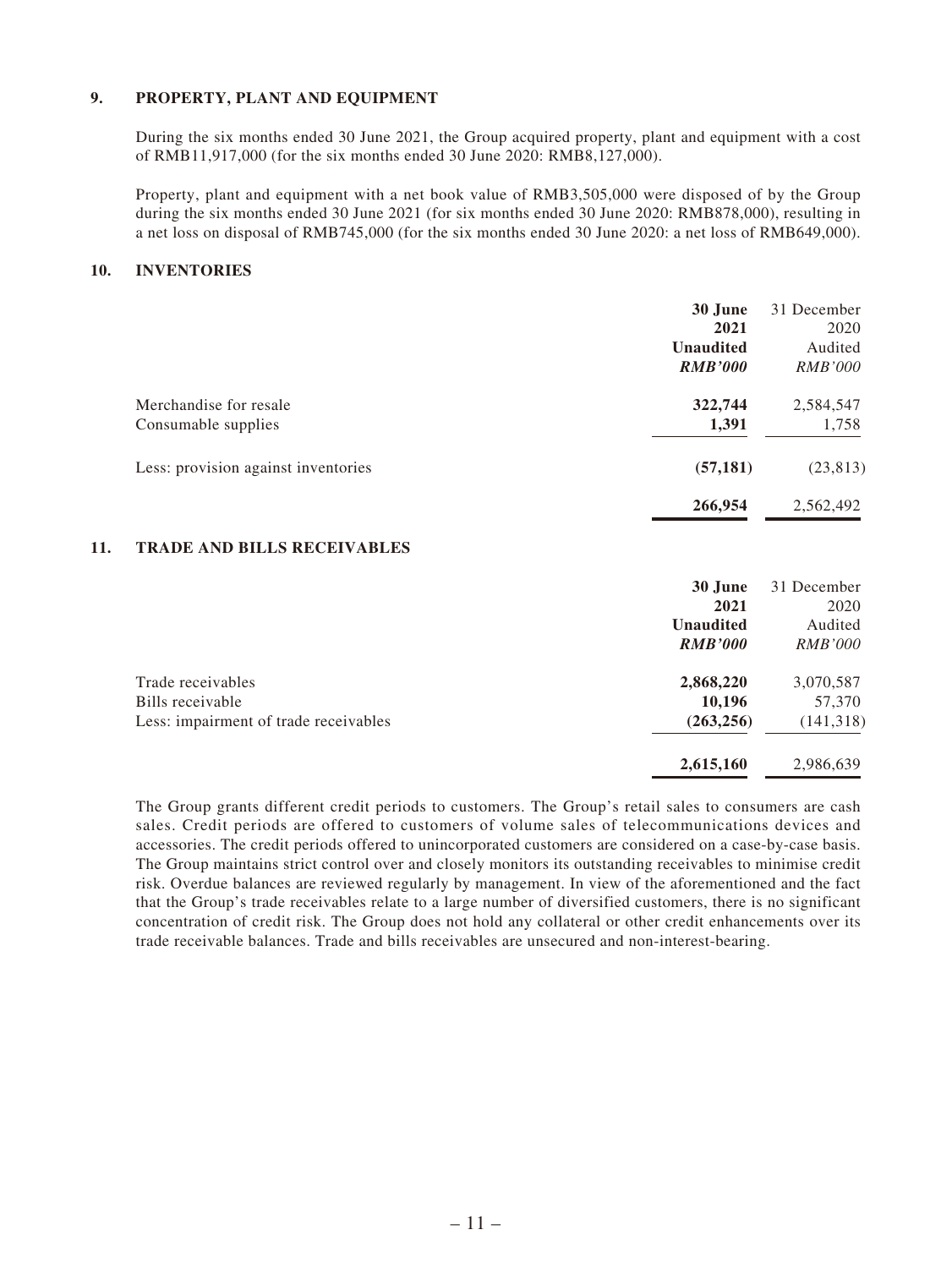#### **11. TRADE AND BILLS RECEIVABLES (CONTINUED)**

An ageing analysis of the balance of trade and bills receivables as at the end of the reporting period, based on the invoice date and net of provisions, is as follows:

|                | 30 June          | 31 December    |
|----------------|------------------|----------------|
|                | 2021             | 2020           |
|                | <b>Unaudited</b> | Audited        |
|                | <b>RMB'000</b>   | <i>RMB'000</i> |
| Within 90 days | 1,174,596        | 2,720,258      |
| 91 to 180 days | 173,640          | 100,282        |
| Over 181 days  | 1,266,924        | 166,099        |
|                | 2,615,160        | 2,986,639      |

#### **12. TRADE AND BILLS PAYABLES**

**13.** 

|                       | 30 June          | 31 December    |
|-----------------------|------------------|----------------|
|                       | 2021             | 2020           |
|                       | <b>Unaudited</b> | Audited        |
|                       | <b>RMB'000</b>   | RMB'000        |
| Trade payables        | 588,424          | 294,573        |
| Bills payable         | 618,817          | 490,000        |
|                       | 1,207,241        | 784,573        |
|                       | 30 June          | 31 December    |
|                       | 2021             | 2020           |
|                       | <b>Unaudited</b> | Audited        |
|                       | <b>RMB'000</b>   | <b>RMB'000</b> |
| Within 90 days        | 709,757          | 344,770        |
| 91 to 180 days        | 220,341          | 214,383        |
| Over 181 days         | 277,143          | 225,420        |
|                       | 1,207,241        | 784,573        |
| <b>ISSUED CAPITAL</b> |                  |                |
|                       | 30 June          | 31 December    |
|                       | 2021             | 2020           |
|                       | <b>Unaudited</b> | Audited        |

| Registered, issued and fully paid:                          |         |         |
|-------------------------------------------------------------|---------|---------|
| 732,460,400 ordinary shares of RMB1 each (2020:732,460,400) | 732,460 | 732,460 |

*RMB'000 RMB'000*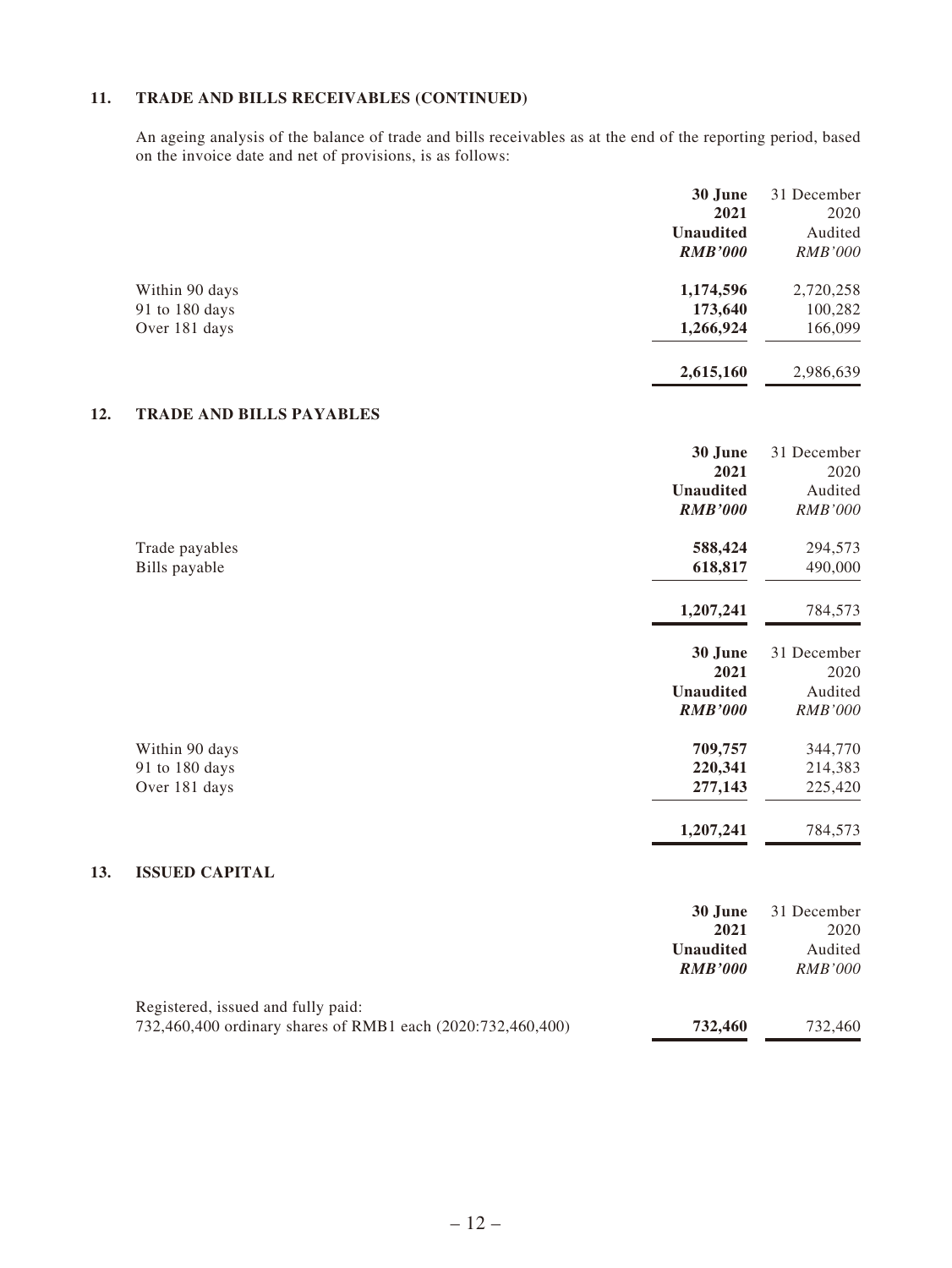#### **14. DIVIDENDS**

The directors did not propose an interim dividend for the reporting period.

#### **15. EVENTS AFTER THE REPORTING PERIOD**

The outbreak of COVID-19 pandemic has a significant negative impact on the Group's business. Many of the Group's retail shops did not operate full business hours, or on an "on and off" basis during the reporting period, and this resulted in the complete closure of retail shops as the pandemic is prolonged. The trend of closure of retail shops continued after the interim balance sheet date as the pandemic prolonged, and the expectation that the pandemic can be controlled in a short period of time became pessimistic following the outbreak of subsequent waves of COVID-19 pandemic.

When a retail shop is closed, the Group has to make provision for damaged and loses of physical inventories, and receivables and consignment inventories from retailers who on-sold the retail shop's mobile devices and parts, the collectability of which became difficult and/or doubtful. The Group also has to write off certain fixed assets such as leasehold improvements, furniture and fixtures, etc., right-of-use assets and rental and utilities deposits which are not recoverable.

For retail shops as at 30 June 2021 which were operating on an "on and off" basis, or on temporary suspension looking for resumption of business when the pandemic is over/controlled, it is challenging for the management to estimate, on the balance sheet date, whether these retail shops will be closed as the pandemic is prolonged with subsequent waves of further outbreaks. The management used its best estimate based on information available at that time.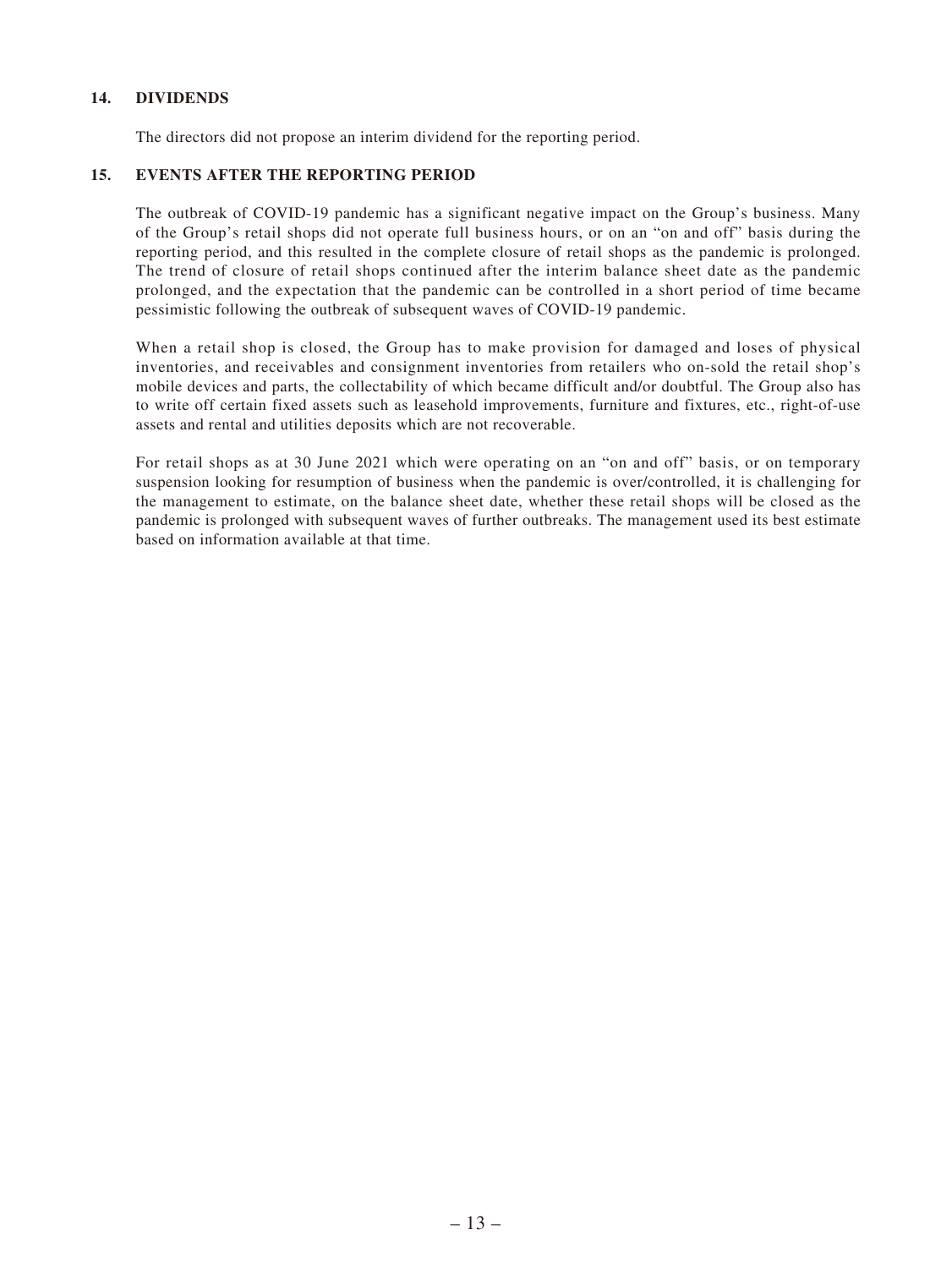# **MANAGEMENT DISCUSSION AND ANALYSIS**

## **I. BUSINESS REVIEW**

For the six months ended 30 June 2021, the Group sold 1,896,260 mobile handsets, representing a decrease of 1,878,720 sets or 49.77% from 3,774,980 sets for the same period in 2020. Operating revenue for the first half of 2021 amounted to RMB5,728,171,950, representing a decrease of RMB397,020,740 or 6.48% from RMB6,125,192,690 for the same period in 2020. For the first half of 2021, net loss attributable to owners of the parent of the Company for the period amounted to RMB3,443,513,730, as compared to net profit attributable to owners of the parent of the Company amounted to RMB63,465,900 for the same period in 2020.

# **II. FINANCIAL POSITION AND OPERATING RESULTS**

### **(I) Overview**

For the six months ended 30 June 2021, the Group recognised net loss of RMB3,437,385,840, as compared to net profit amounted to RMB64,797,010 for the same period in 2020, among which, net loss attributable to owners of the parent of the Company for the period amounted to RMB3,443,513,730, as compared to net profit attributable to owners of the parent of the Company amounted to RMB63,465,900 for the same period in 2020.

## *1. Operating revenue*

For the six months ended 30 June 2021, operating revenue of the Group amounted to RMB5,728,171,950, representing a decrease of RMB397,020,740 or 6.48% from the operating revenue of RMB6,125,192,690 for the same period in 2020. Revenue decreased mainly because there was a decrease in retail revenue resulted from the decrease in the number of our independent stores and store in store outlets. Our sales of mobile telecommunications devices and accessories include (i) sales in our retail business; (ii) sales in our franchise business; and (iii) sales in our wholesale business. Revenue from our retail business includes revenue from sales of mobile telecommunications devices and accessories in our independent stores and store-in-store outlets, stores in cooperation with the mobile carriers, and online sales platforms. Revenue from our franchise business includes revenue from sales of mobile telecommunications devices and accessories to our franchisees. Revenue from our wholesale business includes revenue from sales of mobile telecommunications devices and accessories we distribute to mobile carriers and other third-party retailers.

The Group's revenue from sales of mobile communications equipment and accessories for the six months ended 30 June 2021 was RMB5,517,695,950, representing a decrease of RMB489,792,740, or 8.15%, as compared with the revenue from sales of mobile communications equipment and accessories of RMB6,007,488,690 for the corresponding period in 2020.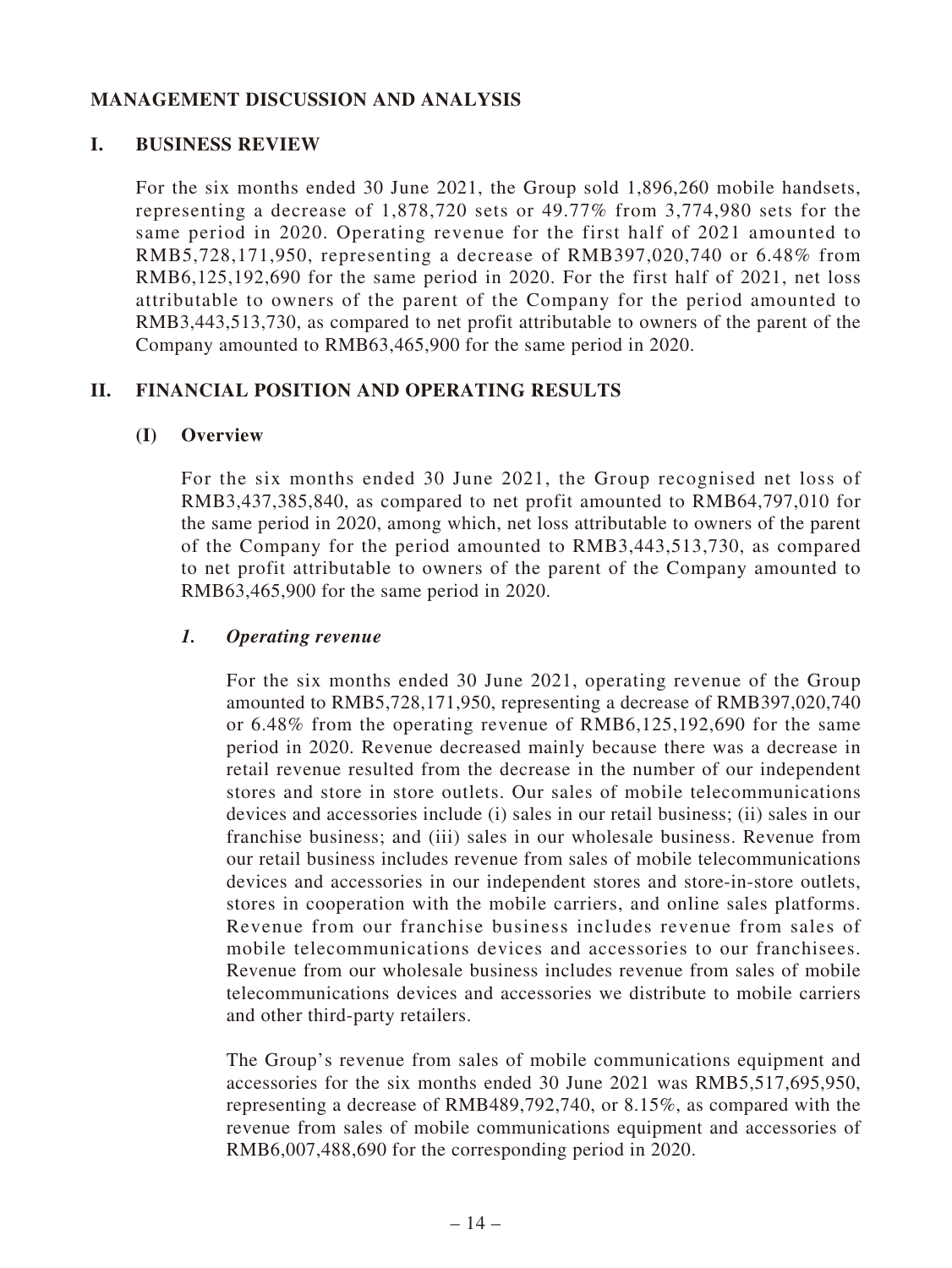The Group's service income from mobile carriers amounted to RMB108,603,330 for the six months ended 30 June 2021, representing an increase of RMB50,144,710 or 85.78% compared with the service income from mobile carriers of RMB58,458,620 for the same period in 2020.

### *2. Operating costs*

For the six months ended 30 June 2021, the Group's operating costs amounted to RMB5,380,656,840, representing a decrease of RMB98,750,900 or 1.80% from the operating costs of RMB5,479,407,740 for the same period in 2020, which was mainly due to the decrease in operating revenue.

### *3. Gross profit and gross profit margin*

The Group's gross profit for the six months ended 30 June 2021 amounted to RMB347,515,110, representing a decrease of RMB298,269,840 or 46.19% from the gross profit of RMB645,784,950 for the same period in 2020. Our overall gross profit margins for the six months ended 30 June 2021 and 2020 were 6.07% and 10.54%, respectively. The lower overall gross profit margin was due to the higher proportion of wholesale revenue and lower proportion of retail revenue in the principal businesses' revenue in 2021 and gross profit margin in service income from mobile operators and others dropped from 85.4% and 94.8% in 2020 to 40.3% and 51.5% in 2021, respectively.

### *4. Other income and gains*

Other income and gains include: (i) interest income; (ii) government grants; and (iii) others. The Group's other income and gains for the six months ended 30 June 2021 amounted to RMB123,565,750, representing an increase of RMB89,161,660 or 259.16% from other income and gains of RMB34,404,090 for the same period in 2020. The increase of other income and gains was mainly due to a rise in others for the first half of 2021.

#### *5. Selling and distribution expenses*

Total selling and distribution expenses of the Group for the six months ended 30 June 2021 amounted to RMB251,028,070, representing a decrease of RMB70,019,730 or 21.81% from the total selling and distribution expenses of RMB321,047,800 for the same period in 2020, which was mainly due to combined effect of the decrease in rentals and property management expenses and advertising and promotion expenses as well as the decrease in staff number and total amount of staff salaries.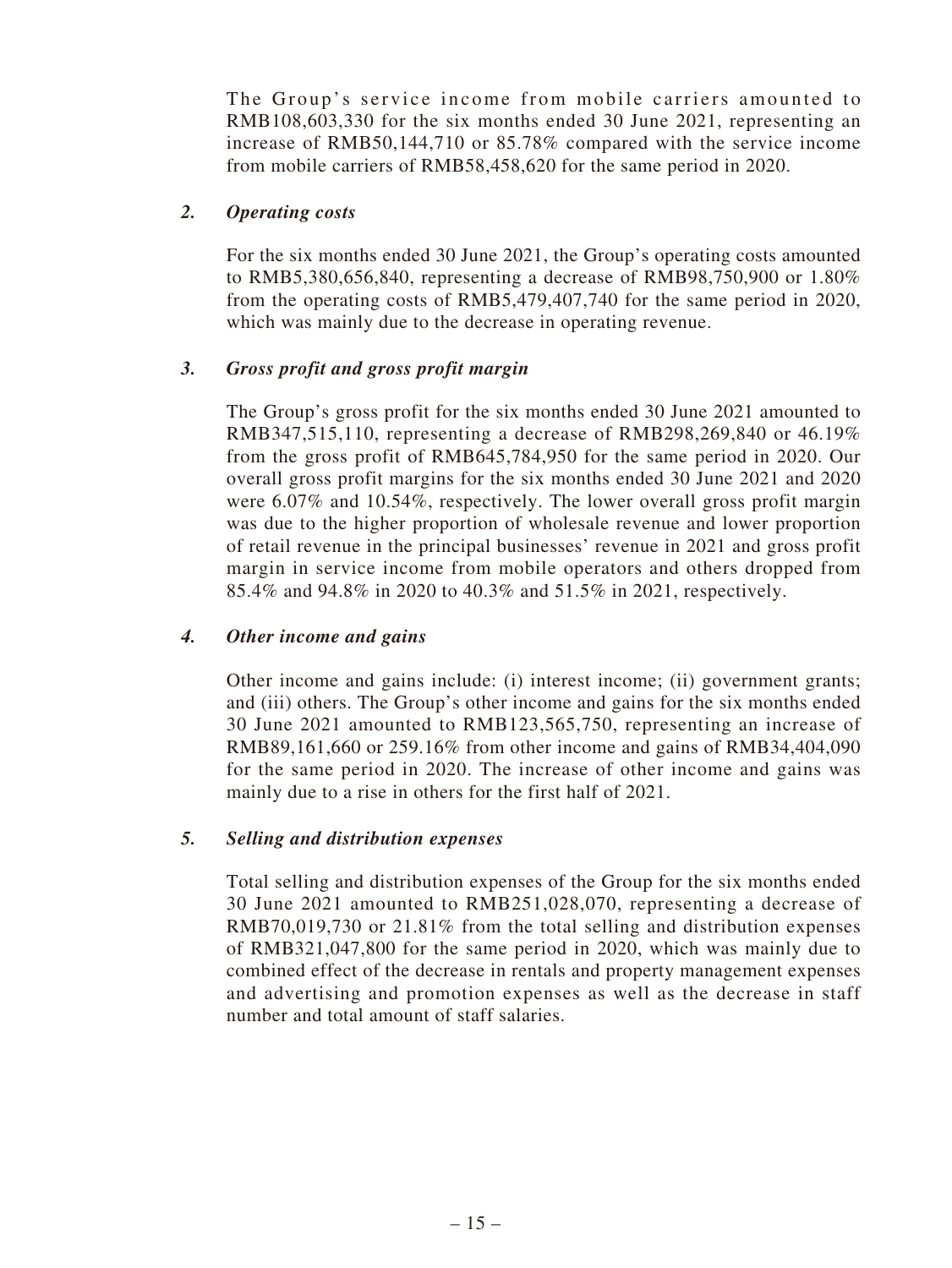Total rentals and property management expenses for the six months ended 30 June 2021 amounted to RMB77,467,430, representing a decrease of RMB35,593,190 or 31.48% from the total rentals and property management expenses of RMB113,060,620 for the same period in 2020. Such decrease was mainly due to the decrease in the number of self-owned stores and storein-store outlets, and the effort of the Company in actively seeking rental reduction from the landlords under the impact of the pandemic.

Total staff salaries for the six months ended 30 June 2021 amounted to RMB110,407,260, representing a decrease of RMB28,398,190 or 20.46% from the total staff salaries of RMB138,805,450 for the same period in 2020. Such decrease was mainly due to the streamlining of the staffing structure of the Group during the current period for saving expenses as well as the decrease in the number of stores and salespersons under the impact of the pandemic.

### *6. Administrative expenses*

The Group's total administrative expenses for the six months ended 30 June 2021 amounted to RMB846,544,030, representing an increase of RMB726,279,590 or 603.90% from the total administrative expenses of RMB120,264,440 for the same period in 2020. Such increase in administrative expenses was primarily due to increase in agency fees, information service fees and other expenses.

Agency fees for the six months ended 30 June 2021 amounted to RMB26,244,760, representing an increase of RMB17,900,820 or 214.54% from the total agency fees of RMB8,343,940 for the same period in 2020. Such increase derived from consulting fees of RMB22,316,580.

Information service fees for the six months ended 30 June 2021 amounted to RMB119,033,700, which was the expenditures from the upgrade and update of the Group's systems during the period.

Other expenses for the six months ended 30 June 2021 amounted to RMB597,289,410, representing an increase of RMB588,739,880 or 6,886.23% from RMB8,549,530 for the same period in 2020. Such increase was mainly due to loss incurred from closing stores.

#### *7. Finance costs*

The Group's total finance costs for the six months ended 30 June 2021 amounted to RMB139,624,570, representing a increase of RMB44,651,950 or 47.02% from the total finance costs of RMB94,972,620 for the same period in 2020. Such increase in finance costs was due to the increase in liquidity occupation costs.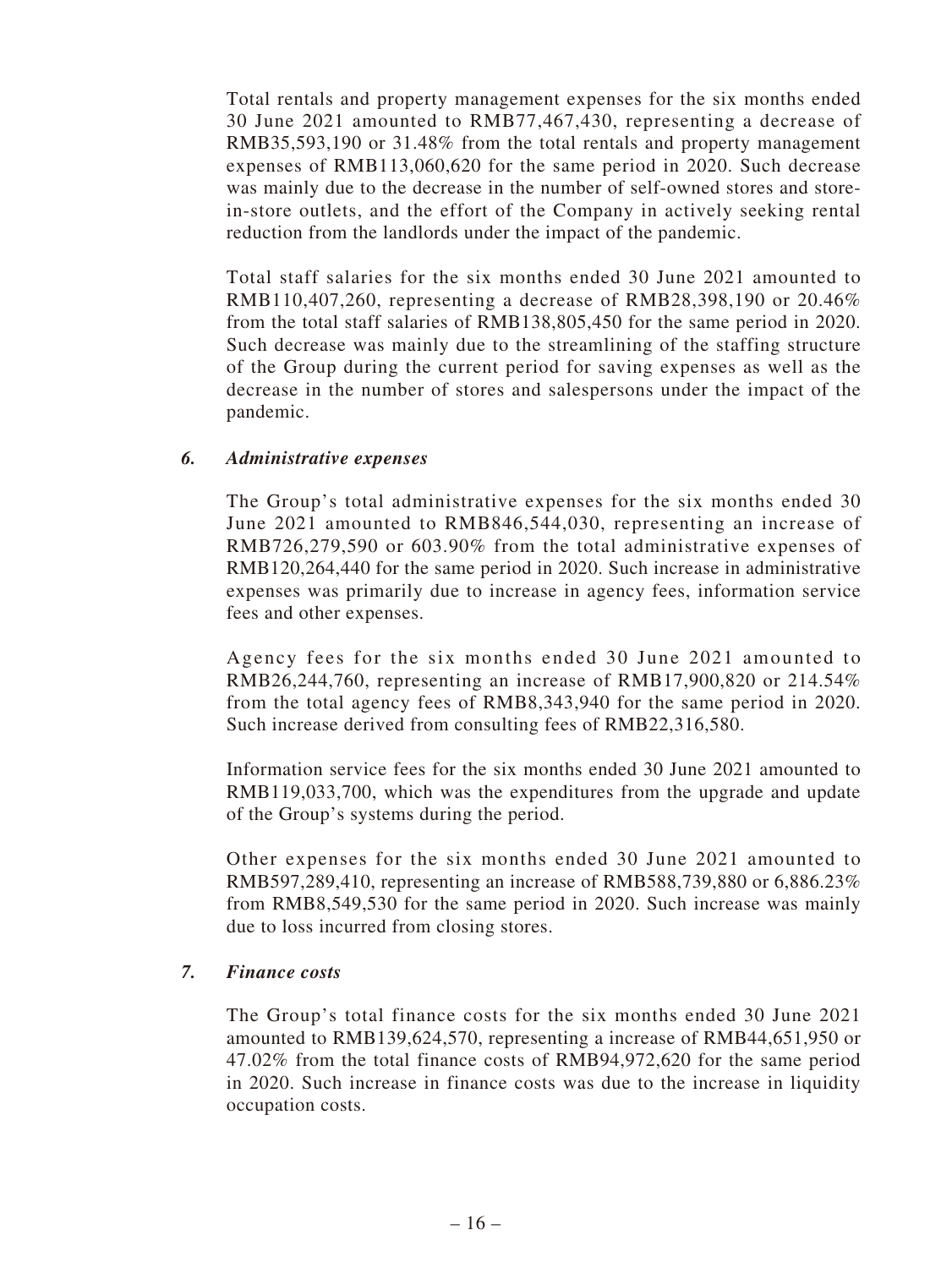### *8. Other expenses*

Our other expenses mainly include impairment and write-down of inventories, impairment of goodwill, impairment of fixed assets and impairment of intangible assets. For the six months ended 30 June 2020 and 2021, our other expenses amounted to RMB32,945,840 and RMB2,065,994,000, respectively. The year-on-year increase of RMB2,033,048,160 was primarily due to the business suspension of many stores and stores closed due to the COVID-19 pandemic, unrecoverable receivables from downstream customers due to the downturn condition of the overall retail and consumer industry, and inventory losses due to product iteration and consumption decline, resulting in impairment and write-down of inventories of RMB1,967,382,000, impairment of goodwill of RMB50,521,000, impairment of fixed assets of RMB4,974,000 and impairment of intangible assets of RMB1,816,000 in 2021

#### *9. Income tax credit/(expense)*

For the six months ended 30 June 2021, the Group's total income tax credit amounted to RMB313,158,430, representing a decrease of RMB329,569,200 or 2,008.25% as compared with income tax expense of RMB16,410,770 for the same period in 2020. Such decrease was primarily due to the tax credit in respect of losses in current period.

### *10. Indebtedness – bank and other borrowings*

As of 30 June 2021, our bank borrowings were primarily bank loans and other borrowings which were short term and long term in nature. The following table sets forth our outstanding borrowings as at the dates indicated:

|                                                                                                             | As at<br>30 June<br>2021<br><b>RMB'000</b> | As at<br>31 December<br>2020<br><i>RMB'000</i> |
|-------------------------------------------------------------------------------------------------------------|--------------------------------------------|------------------------------------------------|
| <b>Current</b><br>Bank loans:<br>Unsecured, repayable within one year<br>Secured, repayable within one year | 1,179,657.82<br>696,195.98                 | 833,773.42<br>1,726,135.15                     |
| Other loans:<br>Unsecured, repayable within one year<br>Secured, repayable within one year                  | 90,885.37<br>9,000.00                      | 66,105.57<br>93,320.00                         |
| Long term<br>Unsecured, repayable after one year                                                            | 22,460.68                                  | 21,498.03                                      |
| Total                                                                                                       | 1,998,199.85                               | 2,740,832.17                                   |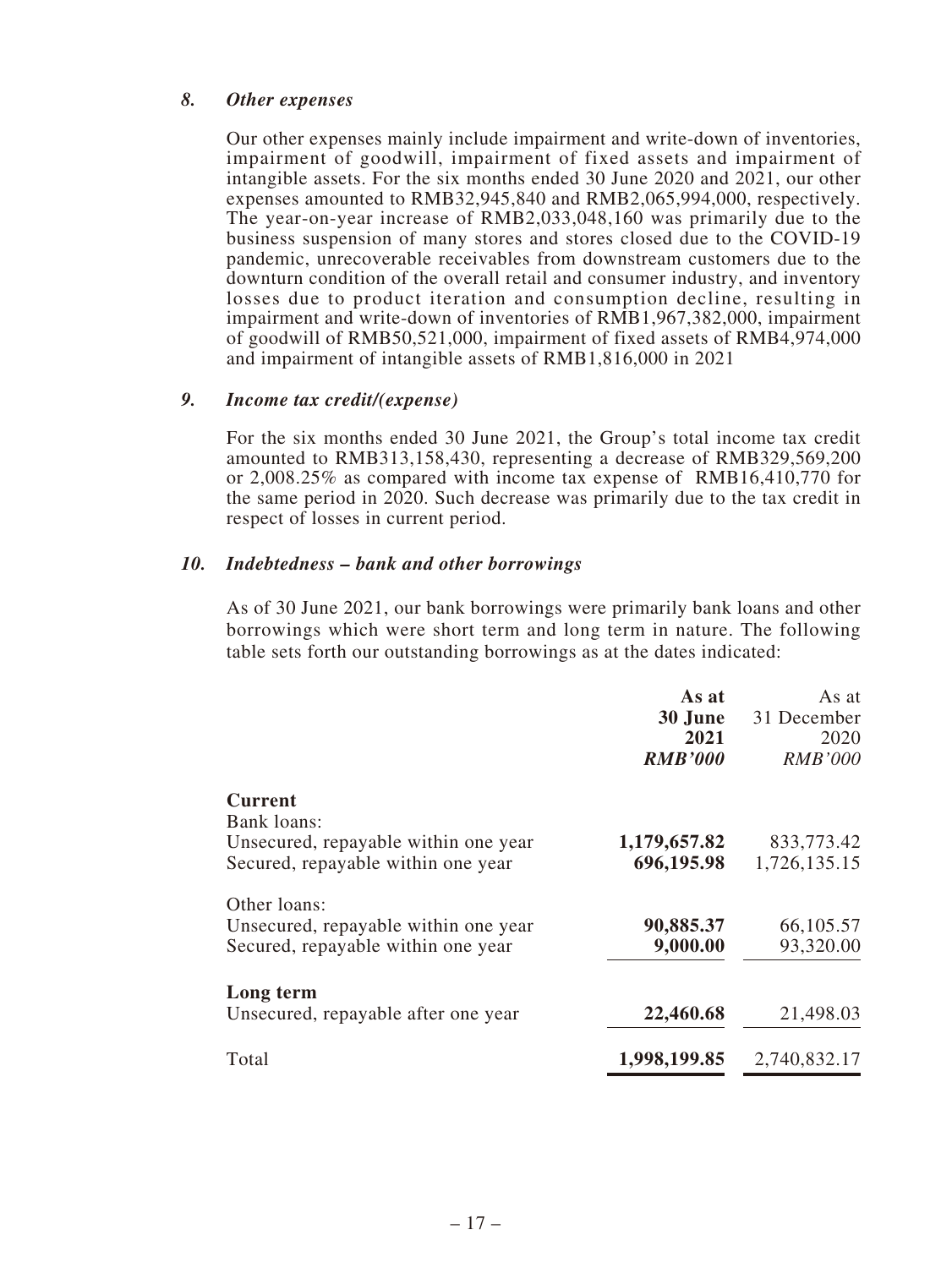As of 30 June 2021, we entered into various loan agreements with banks to finance our business operations and expansion. These bank loans were repayable within one year or on demand. These bank loans were bank loans which carried interest at the benchmark rate of the People's Bank of China plus a premium. We mainly used these bank loans to purchase mobile telecommunications devices and accessories.

As of 30 June 2021, our bank and other borrowings amounted to RMB1,998,199,850, representing a decrease of RMB742,632,320 or 27.10% from RMB2,740,832,170 as of 31 December 2020.

The Directors confirmed that as at 30 June 2021 and as at the date of this announcement, we did not have any material default in payment of trade and non-trade payables and bank borrowings, nor did we breach any financial covenants. Save as disclosed herein, the agreements under our bank borrowings do not contain any covenant that will have a material adverse effect on our ability to make additional borrowings or issue debt or equity securities in the future. We did not have outstanding mortgages, charges, debentures, loan capital, bank overdrafts, loans, debt securities or other similar indebtedness, finance leases or hire purchase commitments, liabilities under acceptances or acceptance credits or any guarantees or other material contingent liabilities outstanding as at 30 June 2021.

#### **(II) Current assets and financial position**

As at 30 June 2021, the Group had cash and cash equivalents in an amount of RMB128,469,260, representing an increase of RMB57,056,590 or 79.90% as compared to RMB71,412,670 as of 31 December 2020.

As at 30 June 2021, the Group had bank and other borrowings in an amount of RMB1,975,739,170, representing a decrease of RMB743,594,970 or 27.34% as compared to RMB2,719,334,140 as of 31 December 2020.

#### **(III) Capital expenditure**

For the six months ended 30 June 2021, the Group's capital expenditure amounted to RMB12,154,120, which was incurred mainly in relation to purchase and construction of fixed assets and decoration costs in connection with the opening of new outlets and the renovation of old ones.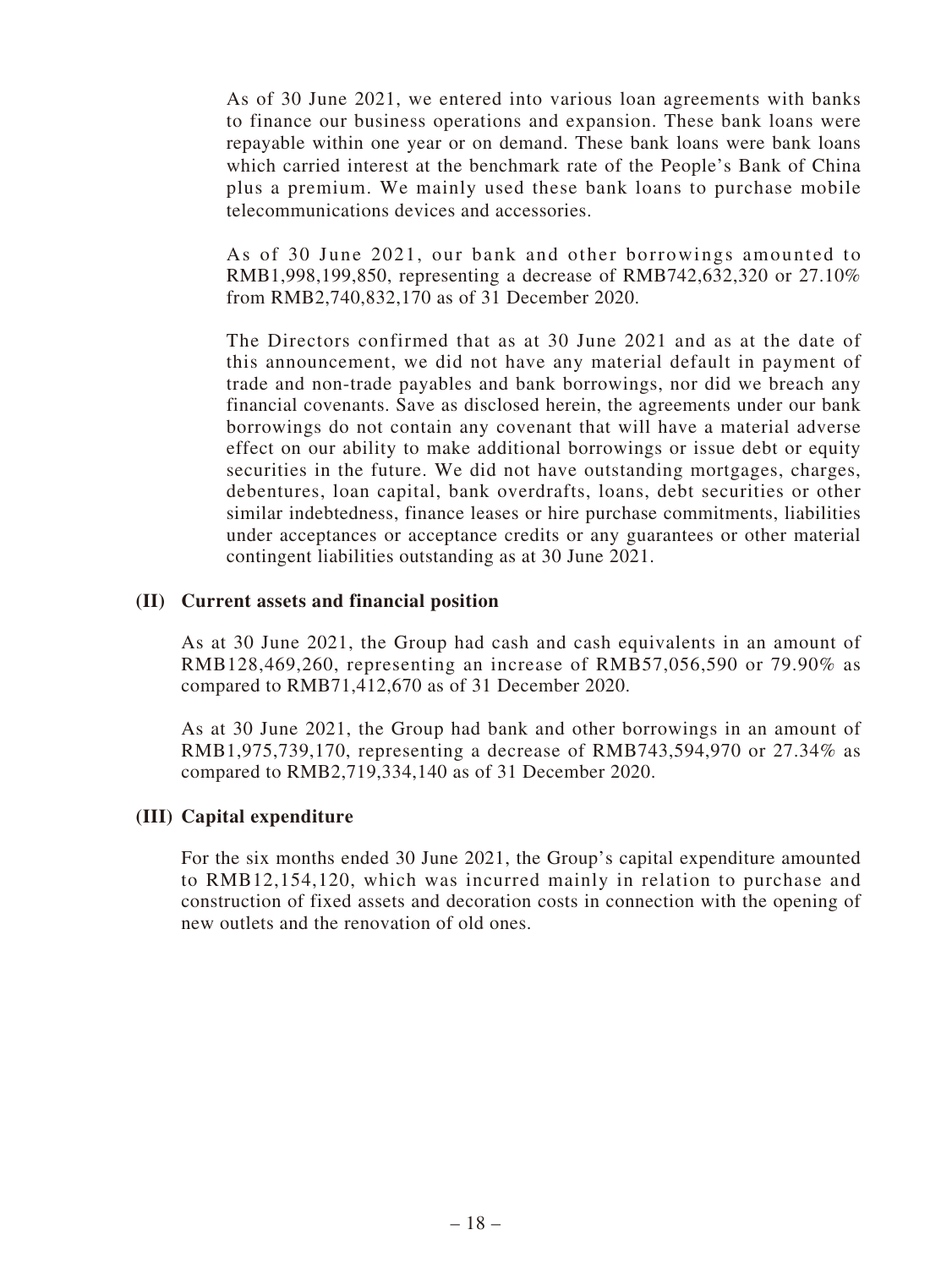## **(IV) Key financial ratio**

The following table sets out our current ratio, net debt-to-equity ratio and gearing ratio as of the dates indicated:

| <b>Items</b>             | As at<br>2021 | As at<br><b>30 June</b> 31 December<br>2020 | <b>Change</b> | Percentage<br>of change |
|--------------------------|---------------|---------------------------------------------|---------------|-------------------------|
| Current ratio            | 1.07          | 1.82                                        | (0.75)        | $(41.21\%)$             |
| Gearing ratio            | $67.59\%$     | 37.51%                                      | 30.08%        | 80.21%                  |
| Net debt-to-equity ratio | 208.57%       | 60.02%                                      | 148.55%       | 247.50%                 |

Current ratio is our current assets divided by our current liabilities at the end of each financial period. Our current ratio as at 30 June 2021 was 1.07, down 0.75 or 41.21% as compared to the current ratio of 1.82 as at 31 December 2020. The decrease was primarily due to an increase in current liabilities.

The gearing ratio is calculated by dividing net debt by net debt plus total equity at the end of each financial period and multiplying by 100%. Net debt includes interest-bearing bank and other borrowings less cash and cash equivalents. As at 30 June 2021, our gearing ratio was 67.59%, an increase of 30.08 percentage points, or 80.21%, compared to a gearing ratio of 37.51% as at 31 December 2020. The increase was mainly due to an increase in current liabilities and a decrease in assets.

Net debt-to-equity ratio equals net debt divided by total equity at the end of the financial period and multiplied by 100%. Our net debt-to-equity ratio jumped by 148.55 percentage points or 247.50% from 60.02% as at 31 December 2020 to 208.57% as at 30 June 2021. Such increase was mainly due to the decrease in total equity.

#### **(V) Material acquisitions and disposals**

The Company and Henan Digital Trading Company Limited ("**Henan Digital**") (a company held as 60% and 40% by the Company and Mr. Tang Cheng) entered into the Equity Transfer Agreement on 9 April 2021, pursuant to which, the Company agreed to dispose of, and Henan Digital agreed to purchase, 100% of equity interest in BEIJING DIGITAL (SPAIN), S.L. ("**Beijing Digital (Spain)**"), a wholly-owned subsidiary of the Company, at a consideration of RMB89 million. Immediately after the completion of the Equity Transfer Agreement, the Company will not directly hold any equity interest in Beijing Digital (Spain), but will indirectly hold 100% of equity interest in Beijing Digital (Spain) through Henan Digital, and therefore Beijing Digital (Spain) will remain as a subsidiary of the Company. For details, please refer to the announcement of the Company dated 9 April 2021.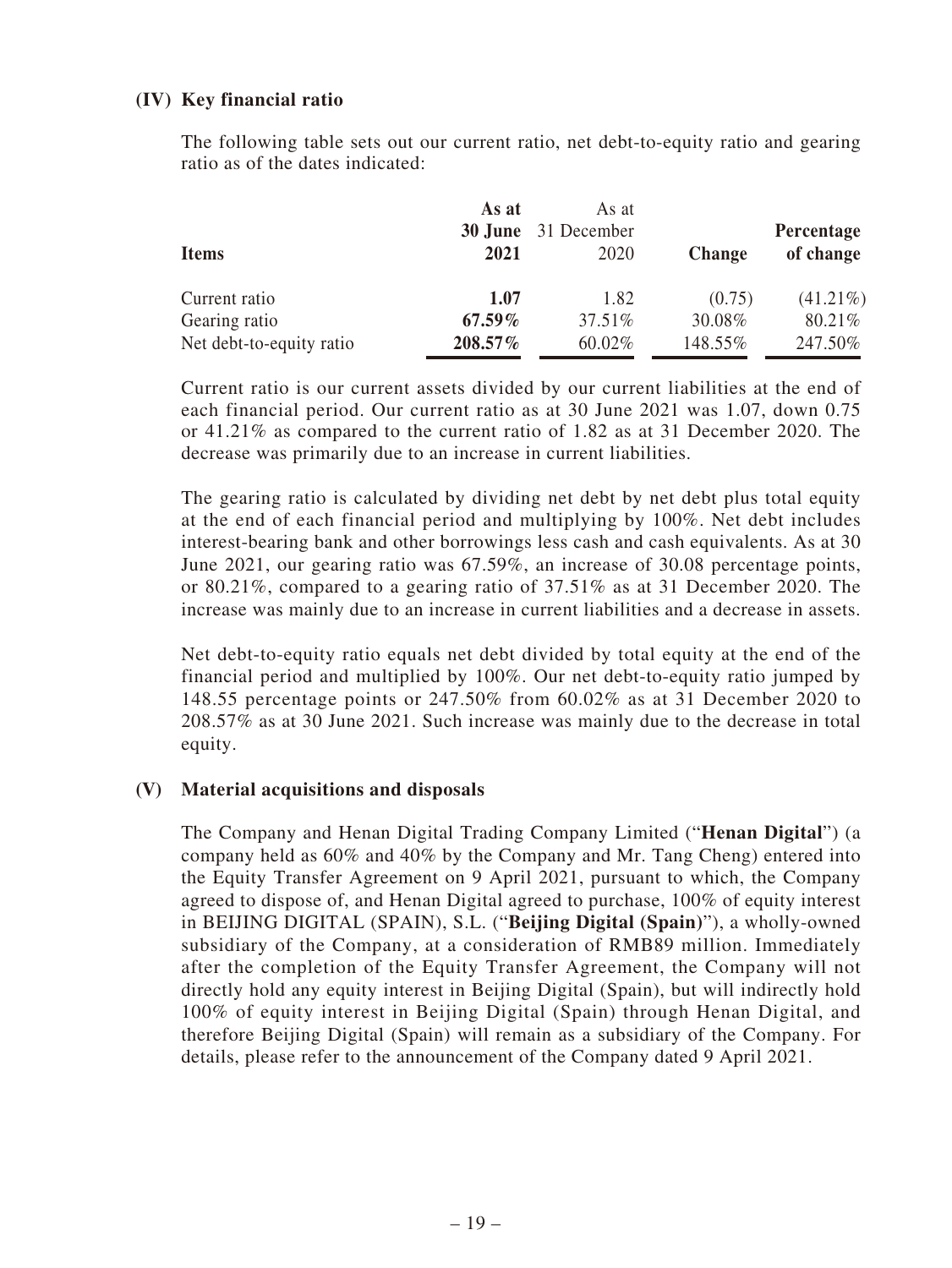## **(VI) Contingent liabilities**

As at 30 June 2021, the Group had no material contingent liabilities.

#### **(VII) Use of proceeds**

In January 2020, we had completed the directed non-public offering of 65,793,400 H shares in Hong Kong at an offer price of HK\$3.25 per share, raising proceeds with an aggregate amount of HK\$213,828,550 which had been placed in a special account.

The following table sets forth details of the proceeds in the special account as at 30 June 2021:

| Accountholder | <b>Banker</b>                                                                      | Account<br>number | <b>Amount</b><br><b>HK\$'000</b> |
|---------------|------------------------------------------------------------------------------------|-------------------|----------------------------------|
| Co., Ltd.     | Beijing Digital Telecom Standard Chartered Bank 44717867377<br>(Hong Kong) Limited |                   | 22.53                            |

As of 30 June 2021, the proceeds of HK\$213,828,550 has been fully utilised, and the balance of the proceeds in the special account amounted to HK\$22,530.

To regulate the management of proceeds of the Company and protect investors' interests, the Company has formulated the "Regulations for the Management of Proceeds of Beijing Digital Telecom Co., Ltd." to set out specific provisions for the deposit, utilisation, management of fund application and supervision of use.

In accordance with the disclosure set out in the announcement of the Company dated 26 July 2019, the Proceeds from the Directed Non-public Offering, after deducting issuance expenses payable by the Company, will be used for goods procurement and daily operations. The following table sets forth details of the use of the proceeds from the directed non-public offering as at 30 June 2021:

| <b>Item</b>                                                 | <b>Amount</b><br>paid<br>HK\$'000 | Account<br><b>balances</b><br>HK\$'000 |
|-------------------------------------------------------------|-----------------------------------|----------------------------------------|
| Issuance expenses<br>Goods procurement and daily operations | 2,368.57<br>211,459.98            |                                        |
|                                                             | 213,828.55                        | 22.53                                  |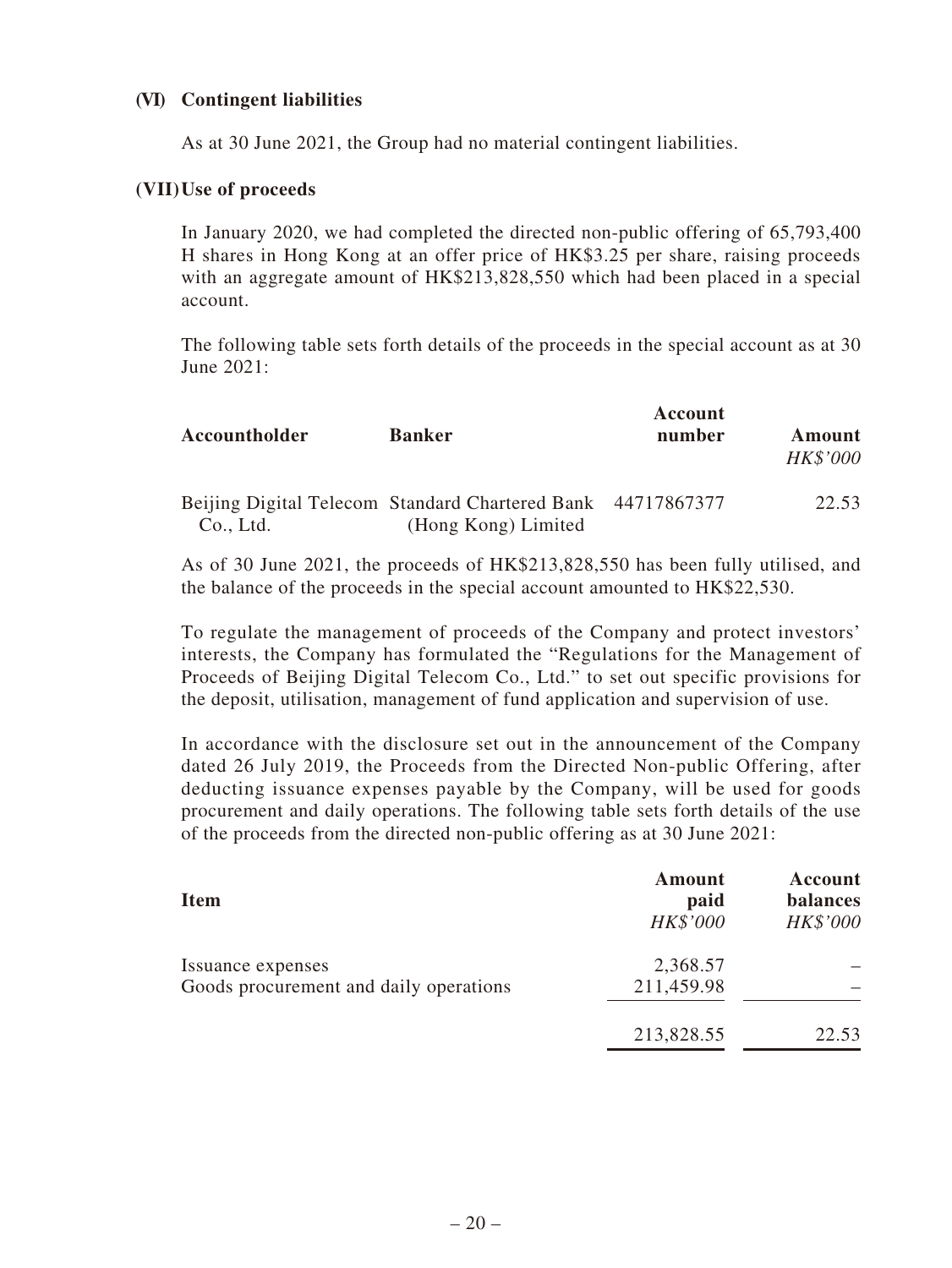### **(VIII) Foreign exchange rate risks**

The Group's businesses are primarily located in Mainland China and the majority of transactions are conducted in RMB. Most of the Group's assets and liabilities are denominated in RMB. The Group's exposure to foreign currency risk relates to the Group's bank deposits and other receivables denominated in USD, EUR, HKD, Indian Rupee and Bangladeshi Taka. The Group has not hedged its foreign exchange rate risk.

#### **(IX) Pledge of assets**

As of 30 June 2021, the Group had no other pledge of assets except for the pledged deposits amounting to RMB736,694,780, financial assets held for trading amounting to RMB101,639,310 and pledged trade receivables amounting to RMB315,786,420.

### **(X) Material investments**

For the six months ended 30 June 2021, the Group had no other material investment.

### **(XI) Equity arrangements**

For the six months ended 30 June 2021, no equity subscription was conducted by the Group. As of the date of this announcement, no equity scheme was made by the Group.

## **(XII) Capital**

No material change occurred in the capital structure of the Company during the six months ended 30 June 2021.

## **(XIII) Material events after the period**

(A) The outbreak of COVID-19 pandemic has a significant negative impact on the Group's businesses. During the Reporting Period, many of the Group's retail stores did not open round the clock or open intermittently, resulting in the complete closure of retail stores due to the continuing pandemic. After the interim balance sheet date, the trend of retail store closures continued amid the ongoing pandemic. Due to the subsequent outbreaks of COVID-19 pandemic, expectations that the pandemic could be brought under control in the near future have become pessimistic.

When retail stores are closed, the Group has to write off fixed assets such as leasehold improvements, furniture and fixtures, as well as pledged rents and other non-refundable deposits. In addition, the Group also made provisions for damages and loses of physical inventories, and accounts receivables and consignment inventories from retailers who resold the mobile devices and parts of retail stores where recoverability became difficult and/or doubtful.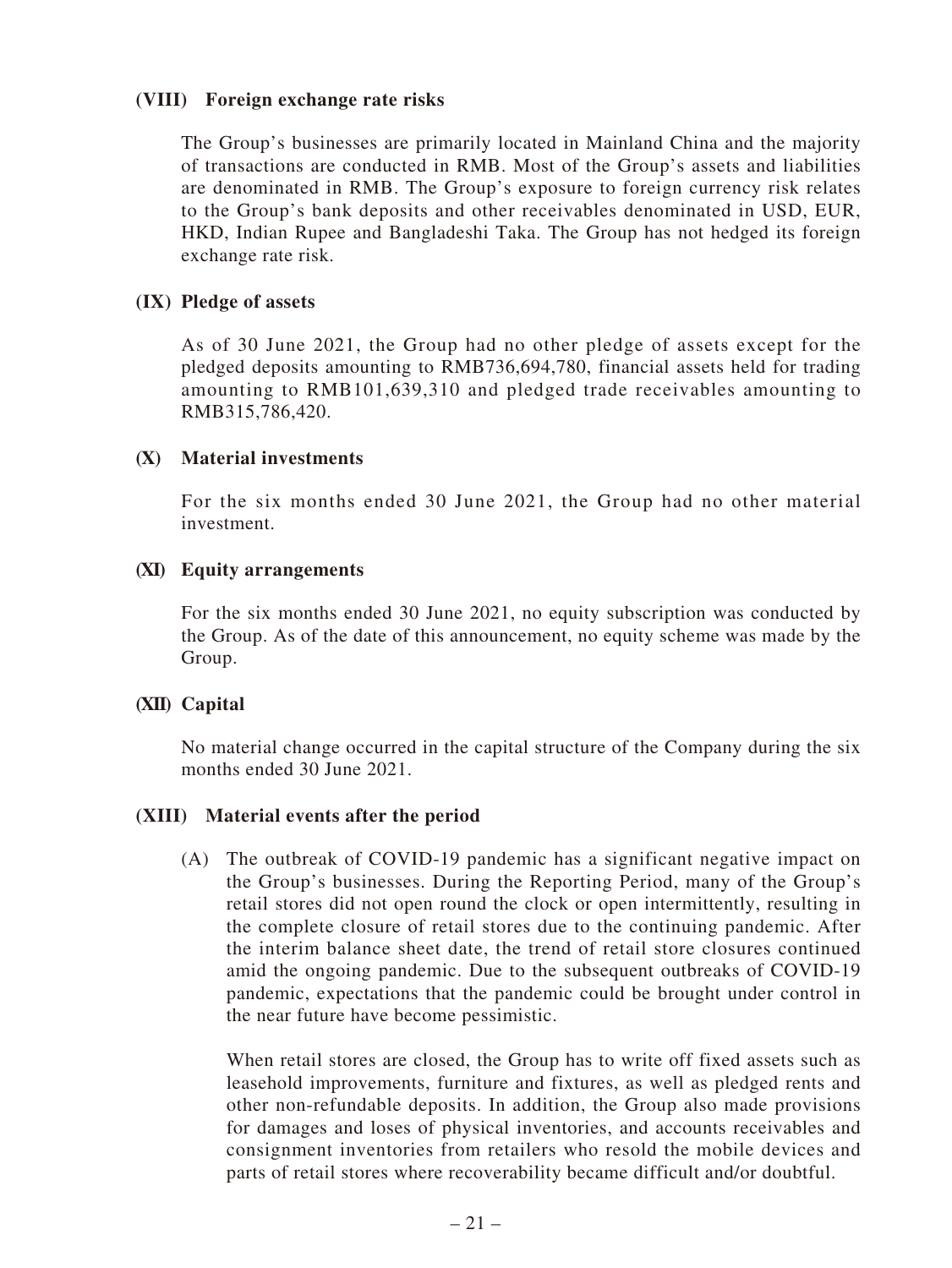For retail stores that were open intermittently as of 30 June 2021 and or those that were temporarily suspended to seek business resumption after the pandemic was over or under control, it is difficult for the management to estimate whether these retail stores will be closed due to the ongoing pandemic and repeated outbreaks as of the balance sheet date. Management used its best estimate based on data available at that time.

The Company found RMB2,353,559,400 of receivables with poor recoverability in the process of asset liquidation, and the original shareholders voluntarily provided performance security to ensure the recoverability of the above receivables.

(B) Reference is made to the announcements of the Company dated 22 June 2021, 19 August 2021, 30 September 2021 and 23 November 2021 in relation to, among others, the delay in publication of the interim results and interim report for the six months ended 30 June 2021 and waiver from strict compliance with Rule 8.08(1)(a) of the Rules Governing the Listing of Securities on the Stock Exchange (the "**Listing Rules**") for the period from 3 June 2021 to 3 October 2021 for the Company to restore its minimum public float. On 22 November 2021, the Company received a letter (the "**Letter**") from The Stock Exchange of Hong Kong Limited (the "**Stock Exchange**") setting out the following guidance for the resumption of trading in the shares of the Company to (i) restore the minimum public float required under Rule  $8.08(1)(a)$  of the Listing Rules; (ii) publish all outstanding financial results required under the Listing Rules and address any audit modifications; (iii) demonstrate the Company's compliance with Rule 13.24 of the Listing Rules; and (iv) inform the market of all material information for the Company's shareholders and other investors to appraise the Company's position.

The Stock Exchange further provided the following guidance in the Letter: Under Rule 6.01A(1) of the Listing Rules, the Stock Exchange may cancel the listing of any securities that have been suspended from trading for a continuous period of 18 months. In the case of the Company, the 18-month period will expire on 3 December 2022. If the Company fails to remedy the issues causing its trading suspension, fulfil the resumption guidance and fully comply with the Listing Rules to the Stock Exchange's satisfaction and resume trading in the Shares by 3 December 2022, the Listing Division will recommend the Listing Committee to proceed with the cancellation of the Company's listing. Under Rules 6.01 and 6.10 of the Listing Rules, the Stock Exchange also has the right to impose a shorter specific remedial period, where appropriate.

The Company is now taking appropriate steps to resolve the issues causing its trading suspension and to comply with the Listing Rules to the Stock Exchange's satisfaction. The Company will seek to resume trading of its shares as soon as possible. The Company will announce quarterly updates on its developments under Rule 13.24A and publish further announcements to inform the shareholders of material updates as and when appropriate.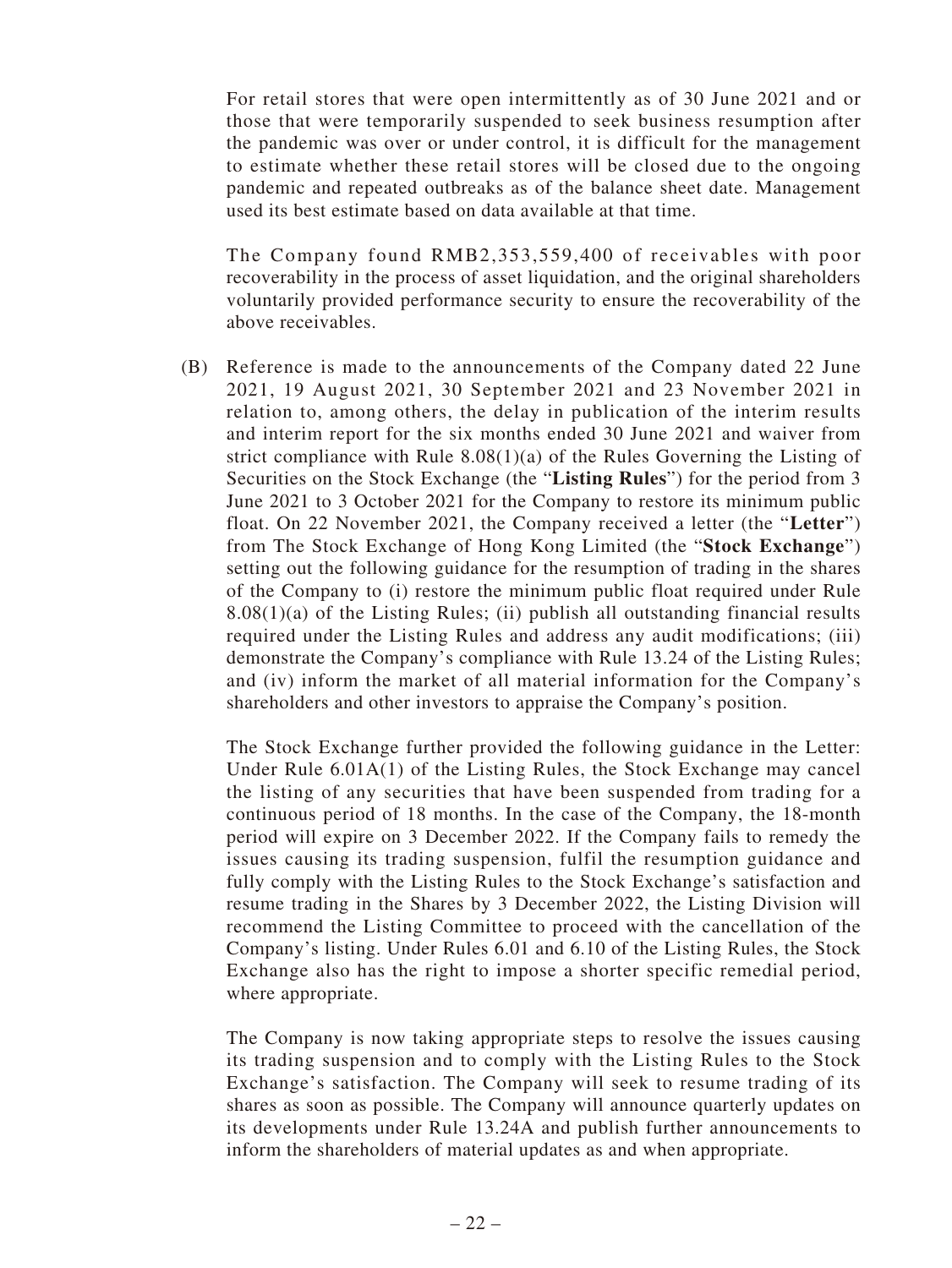(C) Reference is made to the announcements of the Company dated 22 June 2021, 23 November 2021 and 31 January 2022. The Company was not able to satisfy the minimum public float requirement as set out under Rule 8.08(1)(a) of the Listing Rules immediately after the close of the Offers on 3 June 2021 following the acceptance of the Offers in respect of 59,468,842 domestic shares 327,057,912 H Shares. Following the closing of the Offers, Zhuhai Huafa Industrial Investment Holding Co., Ltd., Hong Kong Huafa Investment Holdings Limited and parties acting in concert with them held, controlled or directed 327,057,912 H shares and 337,700,000 domestic Shares, representing approximately 82.85% and 100% of the issued H shares and domestic shares of the Company respectively and representing in aggregate approximately 90.76% of the issued shares of the Company immediately after the close of the Offers. A temporary waiver was granted by the Stock Exchange on 21 June 2021 for a waiver period from 3 June 2021 to 3 October 2021, as extended by a temporary waiver granted by the Stock Exchange on 18 November 2021 for a waiver period from 3 October 2021 to 4 February 2022 from strict compliance with Rule 8.08(1)(a) of the Listing Rules. An application for grant of extension of waiver from strict compliance with Rule  $8.08(1)(a)$  of the Listing Rules has been submitted to the Stock Exchange on 31 January 2022 after the expiry of the temporary waiver period. In view of the recent volatile and adverse capital market conditions resulting in the investor sentiment being generally gloomy, it is expected that additional time is required to effect appropriate measures to restore sufficient public float in the shares of the Company.

#### **(XIV) Employees and remuneration policy**

As at 30 June 2021, the Group had a total of 3,785 employees. Salary costs and employees' benefit expenses were approximately RMB171,527,640 for the six months ended 30 June 2021. Remunerations for the Company's existing employees include salaries, performance-based bonus, social insurance and housing provident fund. The Company has also arranged various trainings for employees, including professional qualification training, product and business information training, and management skills training, which are conducted mainly through online learning, seminars and conferences and skill-specific training programmes.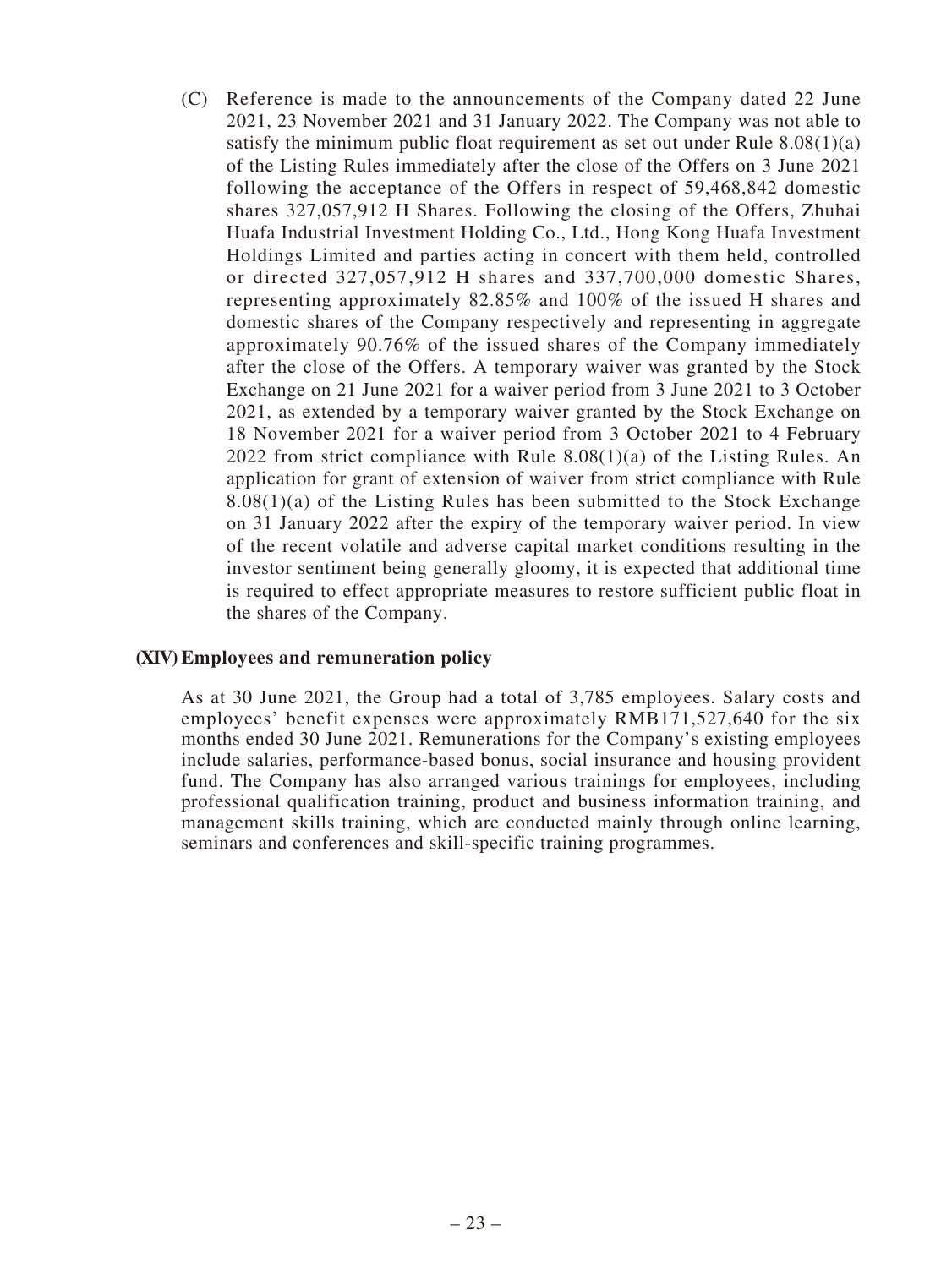## **III. BUSINESS OUTLOOK FOR THE SECOND HALF OF 2021**

In the first half of 2021, shortages in the global mobile handset supply chain and the USA's continuous suppression on China's top mobile handset brands directly led to the weaker-than-expected performance in the Chinese mobile handset industry, which has affected Digital Telecom. As the supply chain shortages are easing and the economy is picking up, we will improve our performance in 2021 from the following aspects to seize market opportunities:

#### **(I) To bind ourselves to carriers and continuously obtain massive resources from carriers in the 5G era from the aspects of new retail store operation, diversified product expansion, and establishment and operation of the old customer marketing system, etc.**

First of all, we will cooperate with the three major carriers on the agent operation of core stores among their tens of thousands of self-operated stores and provide them with a full range of new retail solutions from design, assembly, staff training, marketing guidance and so forth, aiming to increase the number of our outlets with an asset-light model after the pandemic;

**Secondly,** seizing the opportunity for carriers to adjust their customer-centric business philosophy, Digital Telecom will use the Molink system created with Tencent and combine the experience and achievements in serving Guangdong Mobile in the early stage to promote new customer acquisition and old customer marketing systems and operation services to carriers in other provinces, making this soft power another source of revenue for Digital Telecom.

#### **(II) To actively respond to changes in brand pattern, fix on strategic cooperation with potential brands ahead of time, and step up presence in the retail sector as a response to manufacturers' strategies and reap the benefits of development; enhance cooperation with individual brands to optimise cooperation pattern with brands**

Digital Telecom made its presence ahead of time starting from 2020, which has laid a good foundation for its cooperation with this year's fastest-growing strategic brand. Good results have been achieved in both the accumulation of brand potential energy and the conversion of sales volume. In the next step, Digital Telecom needs to adjust and restore the brand structure that differs from the market amid the pandemic, increase the proportion of high-priced brands and products, and make up for the shortcomings of weak brands in the supply chain and operation, with a view to reshape a balanced brand structure.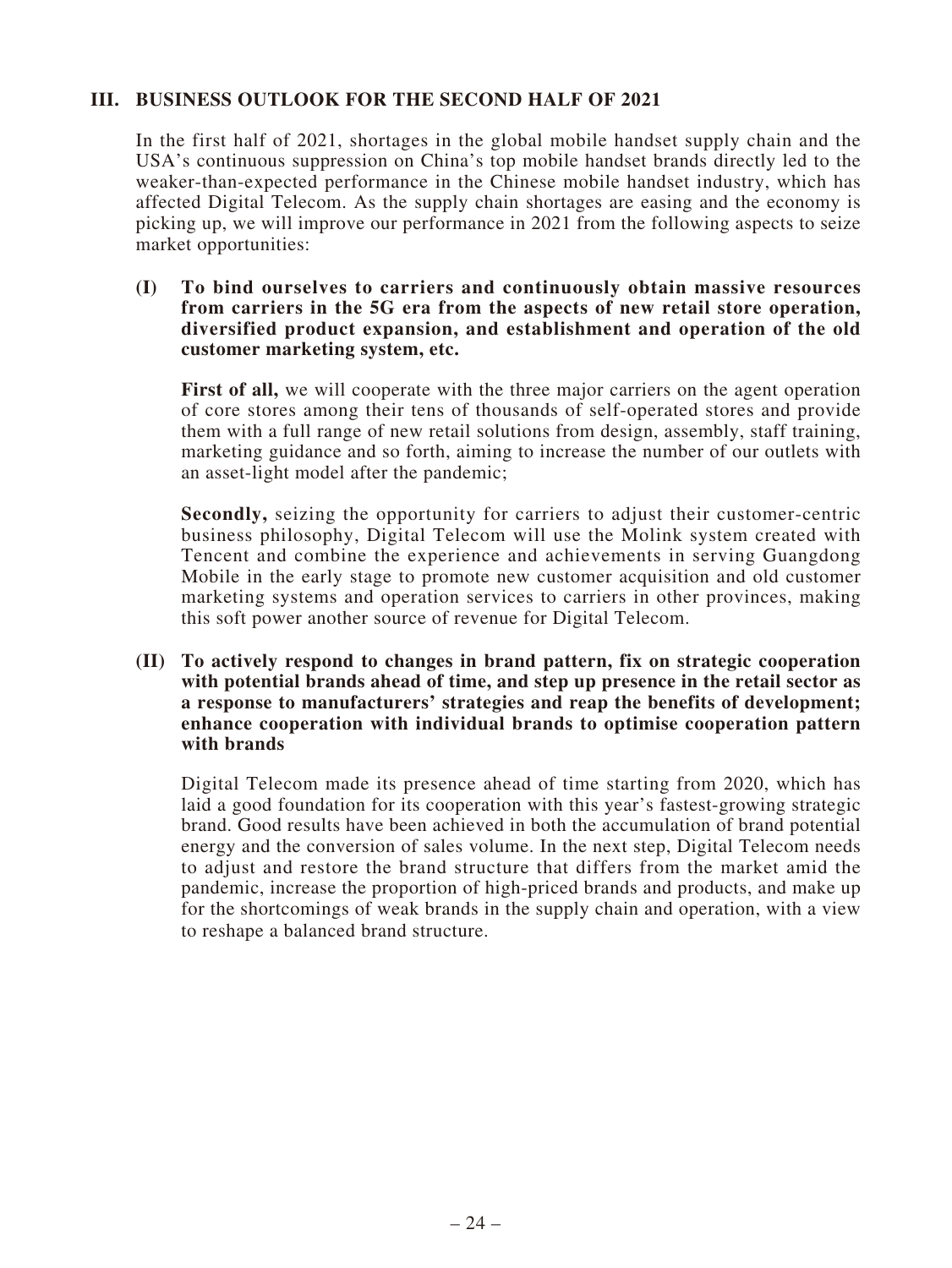### **(III) To strengthen the omni-channel fulfillment capability, build around 1,000 front warehouses serving e-tailers and establish standardised fulfillment system, and create an omni-channel order and inventory sharing platform**

Based on its Moji system, Digital Telecom will constantly strengthen the existing partnerships with a close-distance e-tailer (JD.com), micro-distance e-tailers (Ele. me & Meituan) and livestreaming e-tailers (Tiktok & Kuaishou). On the premise that it has become the 3C strategic partner of these platforms, Digital Telecom will look for opportunities to provide integrated services from warehousing to operation for other participants on these platforms.

## **(IV) To conduct in-depth analysis of the industry landscape and seek suitable business opportunities in the upstream supply chain and expand the size of businesses related to governments and enterprises based on the changes in the resource endowment conditions of the core industry players**

During the pandemic, the participants in the upstream supply chain of the digital communications industry were facing greater pressure on capital and logistics. At the same time, changes in carriers' distribution and retail strategies have also brought new challenges to the upstream supply chain. There was a mismatch in demand between the two parties. As an industry participant with both supply chain and financial resources, Digital Telecom can wait for opportunities and provide funds, products and services for players in the upstream supply chain and carriers in the downstream part, and scale up the distribution business.

## **(V) To bind itself to Xiaomi to enter the blank markets in Eastern Europe and actively promote omni-channel cooperation in Southeast Asia**

Western Europe is still recovering from the pandemic, despite repeated outbreaks, while the situations in Eastern Europe are relatively calm. Digital Telecom will bind itself to Xiaomi to enter the blank markets, Bulgaria and Romania, in Eastern Europe, in a bid to look for new development opportunities in Europe. In Southeast Asia, Digital Telecom will strengthen its cooperation with JD.com, local e-tailer Lazada, etc. On the one hand, it will inherit their omni-channel traffic and exclusively operate their offline traffic; on the other hand, it will leverage its retail advantages and undertake the operation of flagship stores of fashion brands.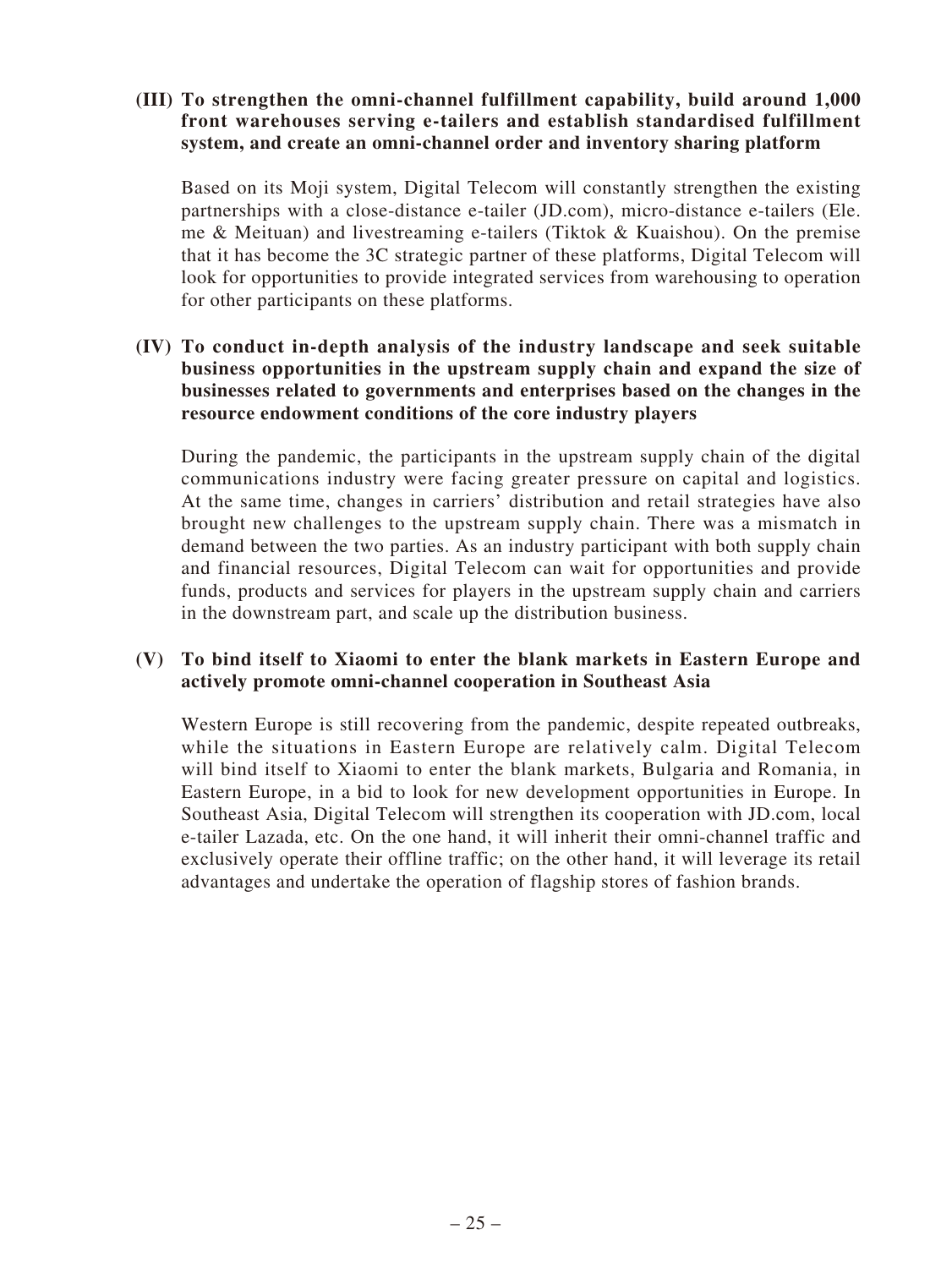# **INTERIM DIVIDENDS**

The Board does not recommend any interim dividend for the six months ended 30 June 2021.

## **CORPORATE GOVERNANCE PRACTICES**

The Company has adopted the Corporate Governance Code (the "**CG Code**") as set out in Appendix 14 to Listing Rules as its own code of corporate governance. During the six months ended 30 June 2021, save as disclosed in this announcement, the Company complied with all applicable code provisions as set out in the CG Code and adopted most of the recommended best practices.

Under code provision C.2.1 (previous code provision A.2.1) of the CG Code, the roles of chairman and chief executive officer should be separate and should not be performed by the same individual. From 1 January 2021 to 29 June 2021, given the background, qualifications and experience of Mr. Liu Donghai ("**Mr. Liu**") in the Company, he was considered the most suitable person to take both roles under the circumstances at that time. The Board was of the view that it was appropriate and in the best interests of the Company that Mr. Liu held both positions at that time, as it helped to maintain the continuity of the policies and the stability and efficiency of the operations of the Company. Mr. Liu resigned as the chairman on 30 June 2021, and stayed on as the chief executive officer of the Company. On the same day, Ms. Xu Jili ("**Ms. Xu**") was appointed as chairwoman of the Board. Accordingly, from 30 June 2021 to 9 August 2021, the Company met the relevant requirement of the CG Code. On 10 August 2021, Ms. Xu succeeded Mr. Liu as the chief executive of the Company. The Board is of the view that it is appropriate and in the best interests of the Company that Ms. Xu holds both positions at the current stage, as it helps to maintain the continuity of the policies and the stability and efficiency of the operations of the Company. The Board also meets regularly to review the operations of the Company led by Ms. Xu. Accordingly, the Board believes that such arrangement will not affect the balance of power and authorisation between the Board and management of the Company. The Company will continue reviewing and enhancing its corporate governance codes to ensure compliance with the CG Code.

## **MODEL CODE FOR SECURITIES TRANSACTIONS**

The Company has adopted the Model Code for Securities Transactions by Directors of Listed Issuers (the "**Model Code**") set out in Appendix 10 to the Listing Rules as its own code of conduct regarding Directors' and Supervisors' securities transactions. Specific enquiries have been made to all Directors and Supervisors, and each of the Directors and Supervisors has confirmed that he/she has complied with the standard requirements set out in the Model Code during the six months ended 30 June 2021.

During the six months ended 30 June 2021, the Company has also adopted its own code of conduct regarding employees' securities transactions on terms no less exacting than the standards set out in the Model Code for the compliance by its relevant employees who are likely to be in possession of unpublished inside information of the Company in respect of their dealings in the Company's securities.